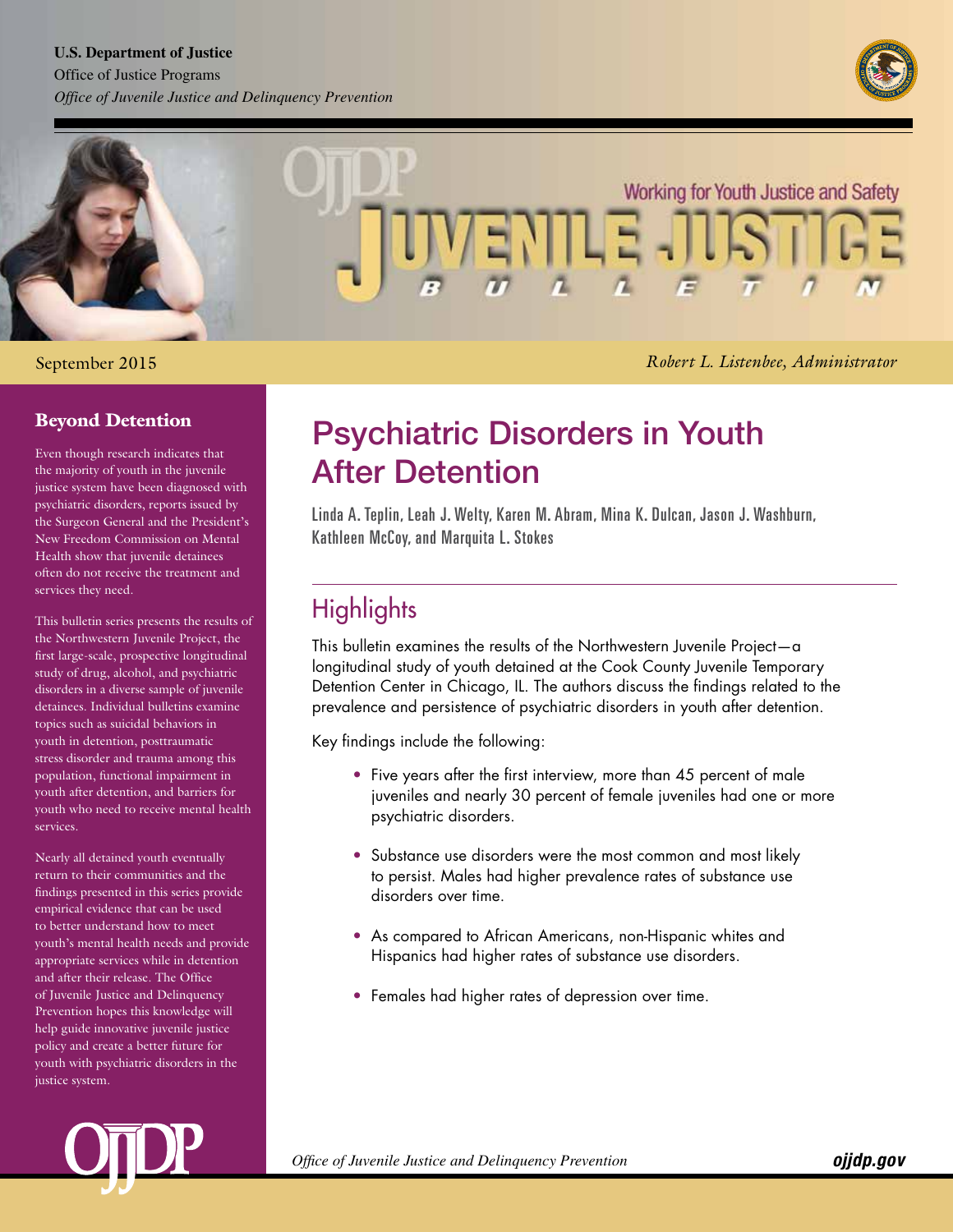

# Psychiatric Disorders in Youth After Detention

Linda A. Teplin, Leah J. Welty, Karen M. Abram, Mina K. Dulcan, Jason J. Washburn, Kathleen McCoy, and Marquita L. Stokes

Psychiatric disorders are prevalent among incarcerated juveniles (Rohde, Mace, and Seeley, 1997; Timmons-Mitchell et al., 1997; Wasserman et al., 2002), a fact that a 2008 literature review, which concluded that psychiatric disorders are substantially more common in adolescents in detention than among adolescents in the general population, further confirms (Fazel, Doll, and Långström, 2008). The Northwestern Juvenile Project found that at intake to detention, even after excluding the most prevalent disorder found in detained populations conduct disorder—more than 60 percent of juvenile detainees met the diagnostic criteria for one or more psychiatric disorders (Teplin et al., 2002). Among youth incarcerated for 9 months, Karnik and colleagues (2009)

#### ABOUT THIS SERIES

Studies in this series describe the results of statistical analyses of the Northwestern Juvenile Project, the first comprehensive longitudinal study of youth detained at the Cook County Juvenile Temporary Detention Center in Chicago, IL, between 1995 and 1998. The sample included 1,829 male and female detainees between ages 10 and 18. The data come from structured interviews with the youth.

Topics covered in the series include the prevalence of suicidal thoughts and behaviors among juvenile detainees, posttraumatic stress disorder and trauma within this population, functional impairment after detention (at work, at school, at home, or in the community), psychiatric disorders in youth processed in juvenile or adult court, barriers to mental health services, violent death among delinquent youth, and the prevalence of psychiatric disorders in youth after detention. The bulletins can be accessed from the Office of Juvenile Justice and Delinquency Prevention's (OJJDP's) website,<ojjdp.gov>.

have 1 or more psychiatric disorders. found even higher rates—approximately 90 percent of detainees had a psychiatric disorder other than conduct disorder or oppositional defiant disorder. Using only the lower rate mentioned above (Teplin et al., 2002), an estimated 36,800 of the 61,423 youth held in U.S. correctional facilities each day (Sickmund et al., 2013)

For many of these juveniles, psychiatric disorders will persist as they become young adults because of their continual exposure to numerous risk factors—including maltreatment (Dixon, Howie, and Starling, 2004; Gover, 2004; Wareham and Dembo, 2007), dysfunctional families (Dembo et al., 2007; Dixon, Howie, and Starling, 2004),

In addition to the funding that OJJDP provided, the research also was supported by the National Institute on Drug Abuse, the National Institute of Mental Health, the National Institute on Alcohol Abuse and Alcoholism, the Substance Abuse and Mental Health Services Administration (Center for Mental Health Services, Center for Substance Abuse Prevention, and Center for Substance Abuse Treatment), the Centers for Disease Control and Prevention (National Center for Injury Prevention and Control and National Center for HIV/AIDS, Viral Hepatitis, STD, and TB Prevention), the National Institutes of Health Office of Research on Women's Health, the National Institute on Minority Health and Health Disparities, the Office of Rare Diseases, the Office of Behavioral and Social Sciences Research, the U.S. Departments of Labor and Housing and Urban Development, the William T. Grant Foundation, and the Robert Wood Johnson Foundation. The John D. and Catherine T. MacArthur Foundation, the Open Society Foundations, and the Chicago Community Trust provided additional funds.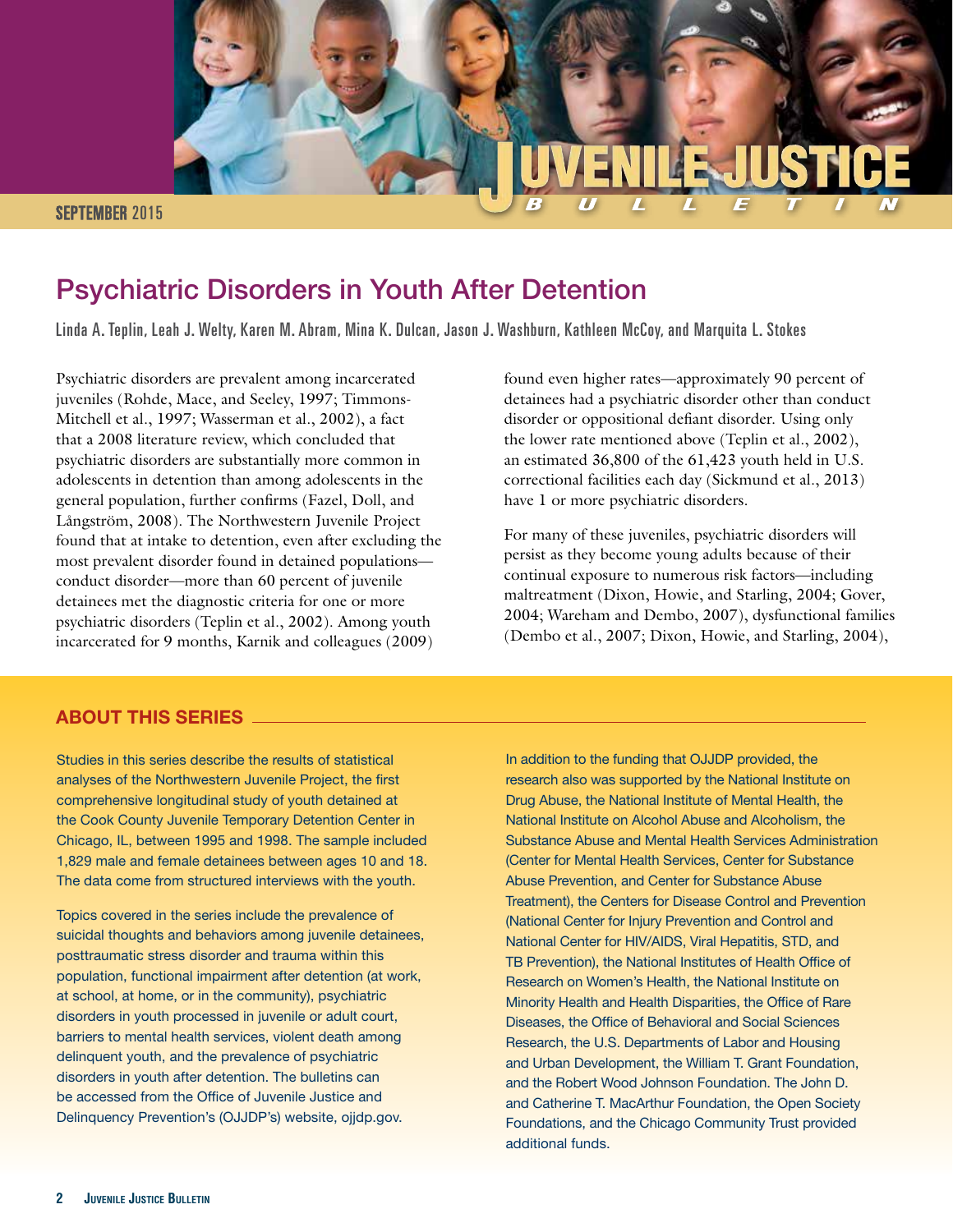family substance abuse (Wareham and Dembo, 2007), and brain injury (Perron and Howard, 2008). With few protective factors to offset these risks, many delinquent youth are vulnerable to continued psychiatric morbidity as they age (Wareham and Dembo, 2007).

Despite their importance, few longitudinal studies have examined the prevalence and persistence of psychiatric disorders after youth leave detention. Instead, studies of delinquent youth have focused on the association between psychiatric disorders and criminal recidivism, antisocial behavior, or social functioning (Douglas, Epstein, and Poythress, 2008; Hiscoke et al., 2003; Randall et al., 1999). Harrington and colleagues (2005)—the only longitudinal study of the persistence and prevalence of psychiatric disorders in detained youth—found that 2 years after detention, many mental health problems persisted or worsened. However, their sample excluded females, was 80 percent white, and was too small ( $n = 97$ ) to permit detailed analyses. Moreover, the study was conducted in the United Kingdom, limiting its applicability when generalized to juvenile detainees in the United States.

The related literature—longitudinal studies of highrisk youth—also provides little information. Youth with histories of detention have been included in studies of high-risk youth: homeless youth (Craig and Hodson, 2000; Meyer et al., 2009), youth living in impoverished or high-crime neighborhoods (Cohen et al., 2007; Fothergill et al., 2008; Mason et al., 2004), and the offspring of parents who have used substances or have psychiatric disorders themselves (Buu et al., 2009; King and Chassin, 2007, 2008; Nigg et al., 2006). Yet, none of these studies distinguished between youth with and without histories of detention.

In sum, the researchers do not know of any large-scale longitudinal study that has examined the prevalence and persistence of psychiatric disorders after youth leave detention. This omission is critical. Among detained juvenile offenders, only 28 percent of youth are in facilities 30 days or more (Snyder and Sickmund, 2006), which greatly limits any efforts to diagnose and treat them; therefore, they may pose problems in the community when they are released and may continue to burden society as they age. Epidemiologic studies are the first step to improving prevention and treatment in correctional facilities and in the community (U.S. Department of Health and Human Services, 2011). Data are also needed to address health disparities, a priority of Healthy People 2020 (U.S. Department of Health and Human Services, 2014) and the Institute of Medicine (Smedley, Stith, and Nelson, 2003). African Americans and Hispanics comprise one-third of the general population (see table 11 in U.S. Census Bureau, 2014) but make up nearly two-thirds of

the approximately 500,000 incarcerated youth and young adults (age 24 and younger) (Sickmund et al., 2013; West, 2010).

In this bulletin, the authors examine changes in the prevalence and persistence of disorders during the 5 years after detention, focusing on gender and racial/ethnic differences.

## **Methods**

This section provides a brief overview of the authors' methods. Additional, detailed information on the authors' methods, statistical analysis, and potential bias from attrition can be found in Teplin et al. (2012).

### Participants and Sampling Procedures

Participants were part of the Northwestern Juvenile Project, a longitudinal study of 1,829 youth (ages 10–18) arrested and detained between November 20, 1995, and June 14, 1998, at the Cook County Juvenile Temporary Detention Center (CCJTDC) in Chicago, IL. The random sample was stratified by gender, race/ethnicity (African American, non-Hispanic white, Hispanic, or other), age (10–13 years or 14 years and older), and legal status (processed in juvenile or adult court) to obtain enough participants to examine key subgroups (e.g., females, Hispanics, younger children).

Like juvenile detainees nationwide, the majority of CCJTDC detainees are male and most belong to racial/ ethnic minority groups (77.9 percent African American, 5.6 percent non-Hispanic white, 16 percent Hispanic, and 0.5 percent other racial/ethnic groups). The age and offense distributions of the CCJTDC detainees are also similar to detained juveniles nationwide (Snyder and Sickmund, 2006).

The authors chose the detention center in Cook County, which includes Chicago and surrounding suburbs, for three reasons:

- Nationwide, most juvenile detainees live in and are detained in urban areas (Pastore and Maguire, 2000).
- Cook County is ethnically diverse and has the thirdlargest Hispanic population in the United States (U.S. Census Bureau, 2001). Studying this population is important because Hispanics are the largest minority group in the United States (U.S. Census Bureau, 2000).
- The detention center's size (daily census of approximately 650 youth and intake of 20 youth per day) ensured a large enough pool of participants would be available.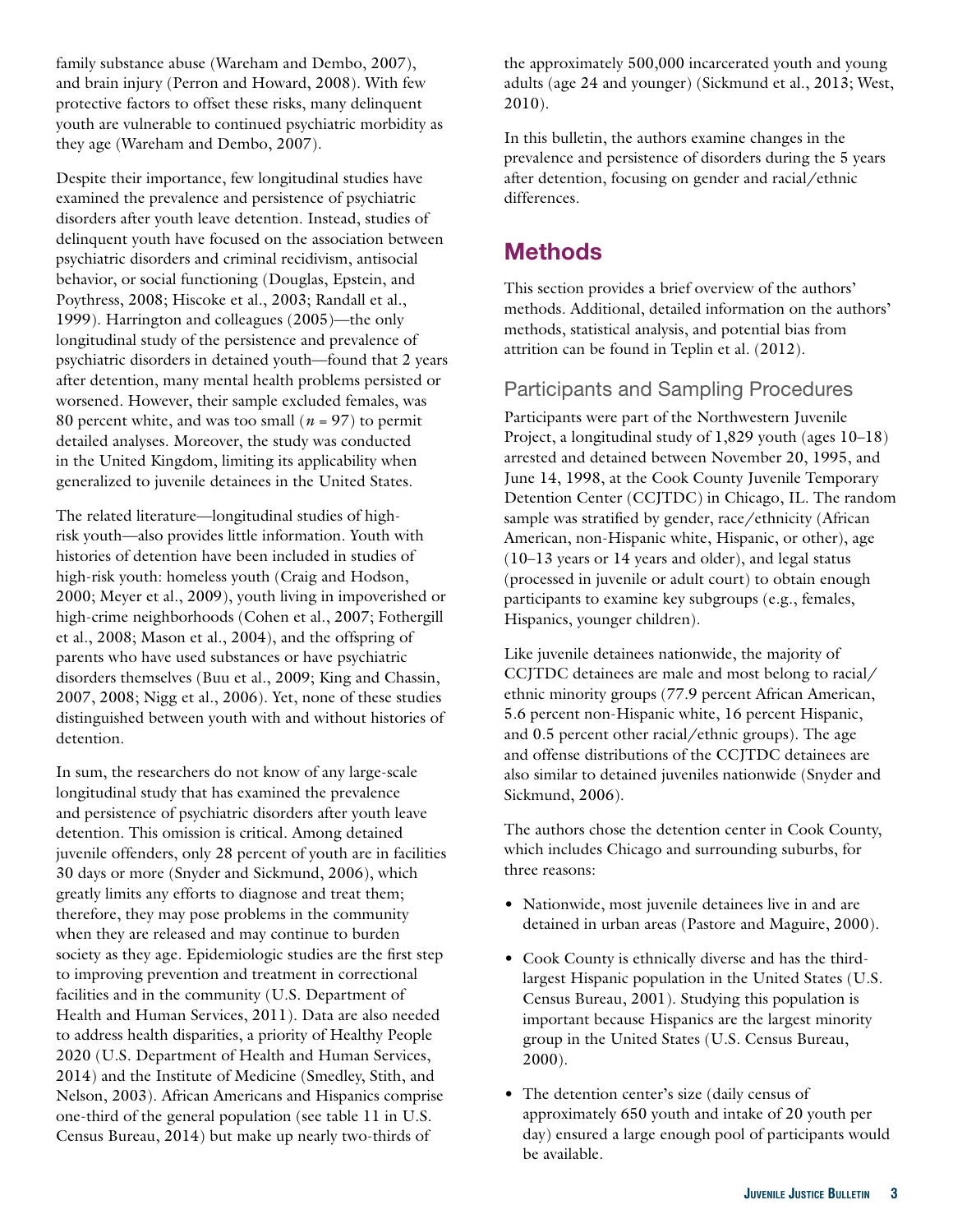#### Table 1. Sample Characteristics at Baseline, Time 1, and Time 2

|                                  | <b>Baseline</b><br>$(n = 1,829)$ |         |                | Time 1<br>$(n = 1,659)^{1}$ | Time 2<br>$(n = 1,561)^2$ |         |  |
|----------------------------------|----------------------------------|---------|----------------|-----------------------------|---------------------------|---------|--|
| Characteristic                   | <b>Number</b>                    | Percent | <b>Number</b>  | Percent                     | <b>Number</b>             | Percent |  |
| <b>Race/Ethnicity</b>            |                                  |         |                |                             |                           |         |  |
| African American                 | 1,005                            | 54.9    | 927            | 55.9                        | 893                       | 57.2    |  |
| Non-Hispanic white               | 296                              | 16.2    | 267            | 16.1                        | 242                       | 15.5    |  |
| Hispanic                         | 524                              | 28.6    | 461            | 27.8                        | 423                       | 27.1    |  |
| Other                            | $\overline{4}$                   | 0.2     | $\overline{4}$ | 0.2                         | 3                         | 0.2     |  |
| Gender                           |                                  |         |                |                             |                           |         |  |
| Male                             | 1,172                            | 64.1    | 1,054          | 63.5                        | 993                       | 63.6    |  |
| Female                           | 657                              | 35.9    | 36.5<br>605    |                             | 568                       | 36.4    |  |
| <b>Legal Status at Detention</b> |                                  |         |                |                             |                           |         |  |
| Processed in adult court         | 275                              | 15.0    | 263            | 15.9                        | 244                       | 15.6    |  |
| Processed in juvenile court      | 1,554                            | 85.0    | 1,396          | 84.1                        | 1,317                     | 84.4    |  |
|                                  | Age (years)                      |         |                | Age (years)                 | Age (years)               |         |  |
| Age                              |                                  |         |                |                             |                           |         |  |
| Mean (SD)                        | 14.9(1.4)                        |         |                | 18.1(1.5)                   | 19.8(1.5)                 |         |  |
| Median                           | 15                               |         |                | 18                          | 20                        |         |  |
| Range                            | $10 - 18$                        |         |                | $13 - 22$                   | $14 - 24$                 |         |  |

*SD* = standard deviation.

Note: Percentages may not sum to 100 due to rounding.

1 At time 1, 90.7 percent of the participants were interviewed. Of the remaining participants at baseline, 32 had died, 5 refused participation, 41 were lost to followup, and 92 had followup interviews that were out of range.

<sup>2</sup> At time 2, 85.3 percent of the participants were interviewed. Of the remaining participants at baseline, 50 had died, 25 refused participation, 76 were lost to followup, and 117 had followup interviews that were out of range.

**Baseline interviews.** All detainees who were awaiting the adjudication or disposition of their case were eligible to participate in the study. Among them, 2,275 detainees were randomly selected; 4.2 percent (34 youth and 62 parents or guardians) refused to participate. There were no significant differences in refusal rates by gender, race/ ethnicity, or age. The final sample size was 1,829: 1,172 males and 657 females; 1,005 African Americans, 296 non-Hispanic whites, 524 Hispanics, and 4 of other race/ ethnicity; with an age range of 10 to 18 years (a mean of 14.9 years and a median of 15 years) (see table 1). Face-to-face structured interviews were conducted at the detention center in a private area, most within 2 days of intake.

**Followup interviews.** Participants were interviewed at various followup points. Followup interviews were scheduled at 3 years (time 1) and 4.5 years (time 2) after baseline interviews; two additional interviews were scheduled at 3.5 years and 4 years for a random subsample of 997 participants (600 males and 397 females). The median time between baseline and the time 1 interview was 3 years, with a range of 2.7 to 4.5 years. For simplicity, the time 1 interview is considered to occur approximately 3 years after baseline. The median time between baseline

and the time 2 interview was 4.7 years, with a range of 4.3 to 6 years. For simplicity, the time 2 interview is considered to occur approximately 5 years after baseline. All interviews were used to examine gender and racial/ ethnic differences and to identify changes over time. Teplin and colleagues (2012) contains more information about the statistical analyses.

#### Analyses

This section discusses methods used in the study.

**Baseline interviews.** The researchers used the Diagnostic Interview Schedule for Children (DISC), version 2.3 (Fisher et al., 1993; Shaffer et al., 1996), the most recent English and Spanish versions available at the time. This version, based on the *Diagnostic and Statistical Manual of Mental Disorders* (*DSM–III–R;* American Psychiatric Association [APA], 1987), assesses the presence of disorders in the past 6 months. It is highly structured, contains detailed symptom probes, has acceptable reliability and validity, and requires relatively brief training (Piacentini et al., 1993; Schwab-Stone et al., 1993, 1996; Shaffer et al., 1993, 1996). Because DISC 2.3 did not include posttraumatic stress disorder (PTSD), the researchers used the module from DISC–IV when it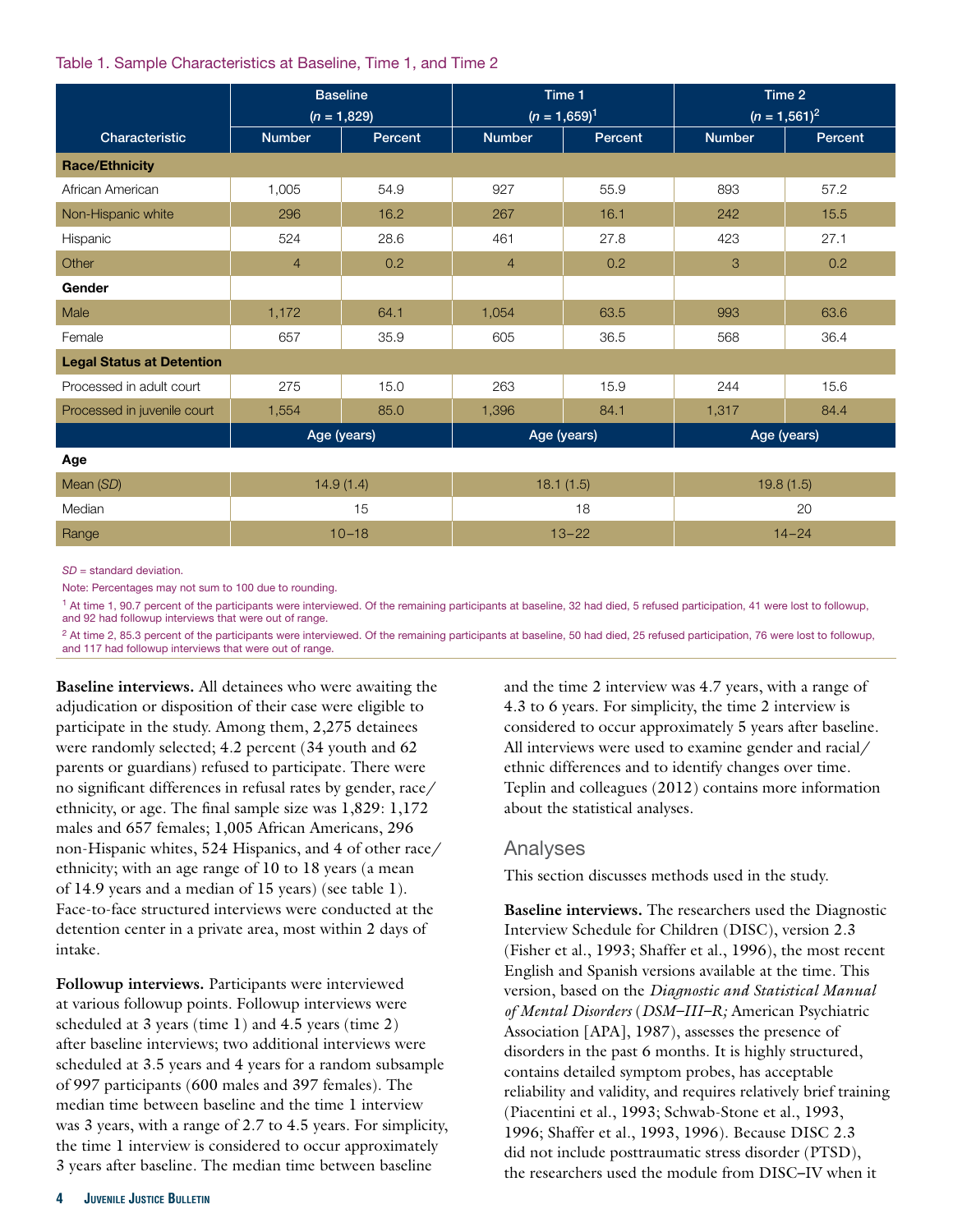became available 13 months after the study began (Abram et al., 2004). Additional information about baseline diagnostic decisions can be found in other sources (Abram et al., 2003, 2004; Teplin et al., 2002).

**Followup interviews.** The researchers administered DISC–IV (child and young adult versions), based on *DSM–IV* (APA, 1994), to assess for schizophrenia, mood disorders, anxiety disorders, attention-deficit/hyperactivity disorder, and disruptive behavior disorders in the past year (Shaffer, Fisher, and Lucas, 2003; Shaffer et al., 2000). They defined impairment as moderate impairment in at least one area of functioning (Canino et al., 2004). The researchers present all analyses using the impairment criterion.

To assess substance use disorders and antisocial personality disorder (APD) at followup, researchers administered the Diagnostic Interview Schedule, version IV (DIS–IV) (Compton and Cottler, 2004; Robins et al., 1995). They used DIS–IV to assess substance use disorders because DISC–IV is not sufficiently detailed for the study population. APD was assessed for participants age 18 and older (who are no longer eligible for diagnoses of childhood disruptive behavior disorders). Disorders are assessed for the year prior to the interview. In accordance with the National Comorbidity Survey Replication (Kessler et al., 1994), participants who met criteria for substance use disorder or APD with "partial recovery" were scored as having the disorder.

**Comparability of diagnoses over time.** The diagnostic measures changed over time for three reasons: (1) the release of the DISC–IV (based on the *DSM–IV* criteria) midstudy, (2) some participants turned 18 years old and were therefore ineligible for childhood disruptive behavior disorders, and (3) the need to use a more comprehensive measure<br>of substance use disorder (DIS–IV) for the Figure 1. Past-Year Prevalence of Major Mood and Anxiety Disorders followup interviews. Researchers analyzed measurement factors to ensure that they did 20 not affect results.

### **Findings**

This section discusses study findings.

### Prevalence

females. Table 2 reports prevalence rates of disorders at baseline, time 1, and time 2 for males and

At time 2, more than 45 percent of males and nearly 30 percent of females had a disorder

(with impairment). Even excluding disruptive behavior disorders, 37 percent of males and 25 percent of females had a disorder. Among males, 44 percent of African Americans, 50 percent of Hispanics, and 64 percent of non-Hispanic whites had a disorder at time 2. More than one-quarter of African American females and more than one-third of Hispanic and non-Hispanic white females had a disorder.

**Mood disorders.** Other than mania, the prevalence rates for mood disorders decreased as the participants aged. Over time, females had higher rates of any mood disorder than males. Figure 1 shows prevalence rates of major mood disorders over time by gender. The only significant racial/ethnic difference was for mania, which was more prevalent among minorities over time.

**Anxiety disorders.** The prevalence of panic disorder increased slightly overall. Figure 1 shows changes in prevalence rates over time by gender. Females had higher rates of any anxiety disorder. Compared with non-Hispanic whites, Hispanics were more likely to have an anxiety disorder and its subcategory, PTSD. Compared with African Americans, Hispanics were more likely to experience panic disorder. In addition, African Americans were more likely than non-Hispanic whites to have PTSD, although non-Hispanic whites were more likely than African Americans to have panic disorder.

**Disruptive behavior disorders.** The prevalence of any disruptive behavior disorder decreased over time, but the rate of this decrease depended on gender. Males and females did not have significantly different rates of disruptive behavior disorder at baseline, but the prevalence of these disorders decreased faster among females than



MDD = major depression, PTSD = posttraumatic stress disorder, GAD = generalized anxiety disorder.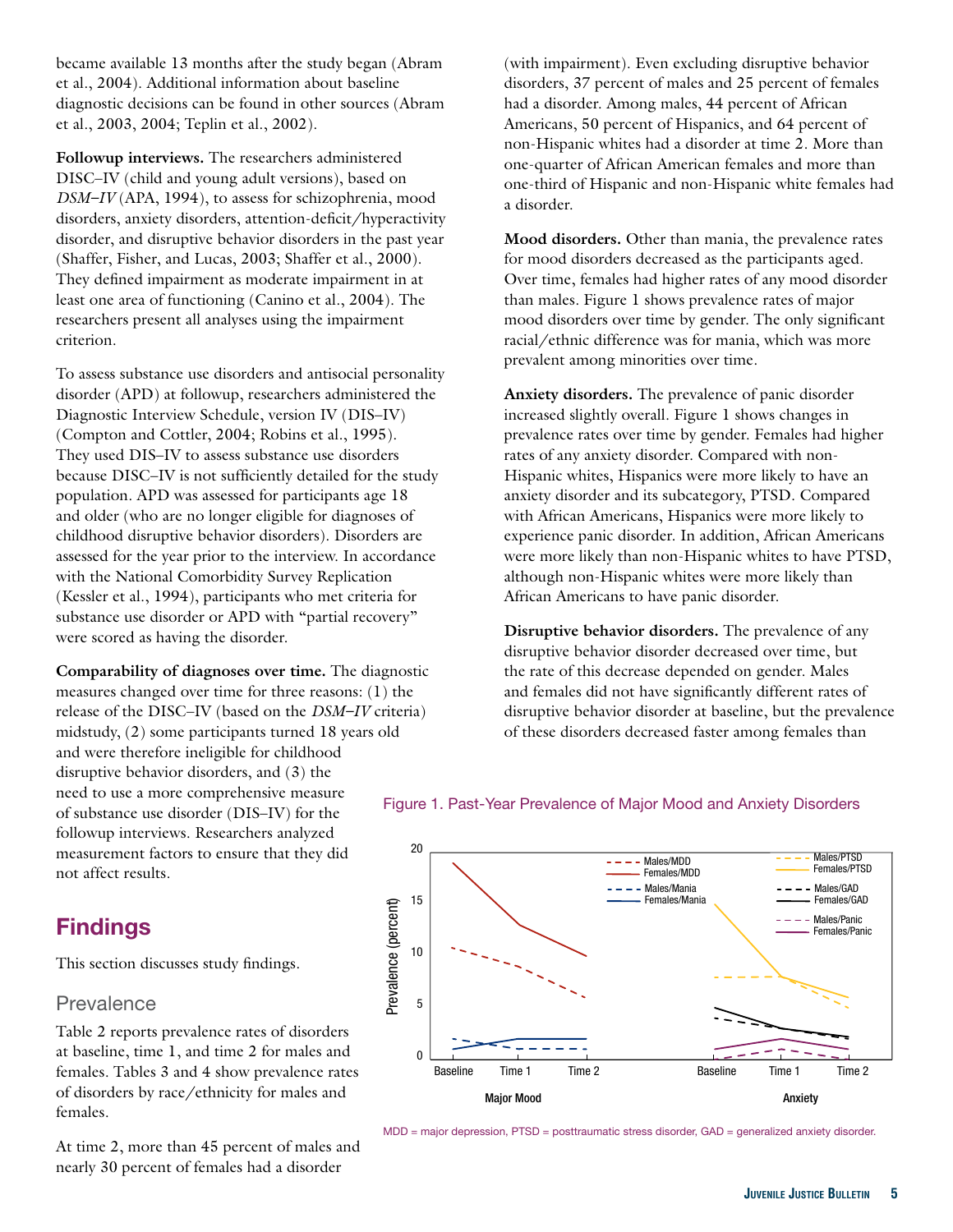#### Table 2. Prevalence of Disorder at Baseline, Time 1, and Time 2 for Males and Females

|                                                                                    | Males (Percent) |        |        | <b>Females (Percent)</b> |        |        |  |
|------------------------------------------------------------------------------------|-----------------|--------|--------|--------------------------|--------|--------|--|
| <b>Disorder</b>                                                                    | <b>Baseline</b> | Time 1 | Time 2 | <b>Baseline</b>          | Time 1 | Time 2 |  |
| Any Disorder <sup>1</sup>                                                          | 61.8            | 51.7   | 46.5   | 65.3                     | 42.9   | 29.0   |  |
| Any Disorder Except Behavioral <sup>1</sup>                                        | 60.2            | 45.1   | 36.9   | 62.9                     | 38.6   | 25.3   |  |
| Schizophrenia <sup>2</sup>                                                         |                 | 0.2    | 0.1    |                          | 0.2    | 0.0    |  |
| <b>Any Mood Disorder</b>                                                           | 15.8            | 14.9   | 8.8    | 22.8                     | 17.0   | 11.9   |  |
| Any major mood disorder                                                            | 12.7            | 9.5    | 6.4    | 19.9                     | 13.2   | 10.4   |  |
| Mania                                                                              | 2.0             | 0.5    | 0.7    | 1.2                      | 1.6    | 1.5    |  |
| Major depression                                                                   | 11.0            | 9.1    | 6.4    | 18.9                     | 12.7   | 10.2   |  |
| Hypomania                                                                          | 2.1             | 6.3    | 2.1    | 0.3                      | 4.1    | 0.8    |  |
| Dysthymia                                                                          | 9.9             | 1.1    | 1.0    | 12.5                     | 1.5    | 0.7    |  |
| Any Anxiety Disorder <sup>1</sup>                                                  | 10.8            | 9.8    | 7.7    | 18.9                     | 12.4   | 8.1    |  |
| Generalized anxiety disorder                                                       | 3.8             | 2.6    | 1.9    | 5.1                      | 3.3    | 2.1    |  |
| Panic disorder                                                                     | 0.1             | 1.4    | 0.5    | 1.0                      | 2.3    | 0.9    |  |
| Posttraumatic stress disorder <sup>1</sup>                                         | 7.9             | 7.6    | 5.4    | 14.6                     | 7.9    | 5.8    |  |
| <b>Attention-Deficit/Hyperactivity Disorder</b><br>( <b>18</b> years) <sup>3</sup> | 11.2            | 6.5    | 4.2    | 16.4                     | 9.7    | 0.0    |  |
| Any Disruptive Behavior Disorder <sup>4</sup>                                      | 29.5            | 21.9   | 22.1   | 34.6                     | 16.6   | 7.3    |  |
| Conduct disorder $(<18$ years) <sup>3</sup>                                        | 24.3            | 20.5   | 9.3    | 28.5                     | 13.5   |        |  |
| Oppositional defiant disorder (<18 years) $3$                                      | 12.6            | 15.7   | 10.0   | 15.1                     | 9.1    | 4.0    |  |
| Antisocial personality disorder ( $\geq$ 18 years) <sup>5</sup>                    | <b>NA</b>       | 20.4   | 22.2   | <b>NA</b>                | 15.4   | 7.2    |  |
| <b>Any Substance Use Disorder</b>                                                  | 45.7            | 29.4   | 28.0   | 41.7                     | 18.0   | 13.5   |  |
| Alcohol disorder                                                                   | 19.9            | 15.6   | 17.1   | 20.0                     | 7.8    | 6.0    |  |
| Drug disorder                                                                      | 42.3            | 22.0   | 18.8   | 38.4                     | 12.7   | 9.2    |  |

 $NA = Not applicable. - = Data not available.$ 

Note: Descriptive statistics are weighted to adjust for sampling design and reflect the demographic characteristics of the Cook County Juvenile Temporary Detention Center. The sample consisted of 1,172, 1,054, and 993 males and 657, 605, and 568 females at baseline, time 1, and time 2, respectively. Prevalence rates are for disorders assessed with impairment criteria except for hypomania, which has no impairment criteria for diagnosis.

1 Assessed at baseline on participants who were interviewed after the DISC**–**IV posttraumatic stress disorder module became available (541 males).

2 Not assessed at baseline.

<sup>3</sup> Assessed for participants younger than age 18 (1,172 males at baseline, 350 males and 148 females at time 1, and 96 males and 21 females at time 2). The authors do not estimate prevalence rates for cells with fewer than 20 participants.

4 For participants younger than age 18, any disruptive behavior disorder is defined as having conduct disorder or oppositional defiant disorder. For participants age 18 and older, it is defined as having antisocial personality disorder.

5 Not applicable at baseline because the sample consisted only of juveniles. Assessed for participants age 18 and older at time 1 and time 2 (704 and 897 males, and 457 and 547 females, respectively).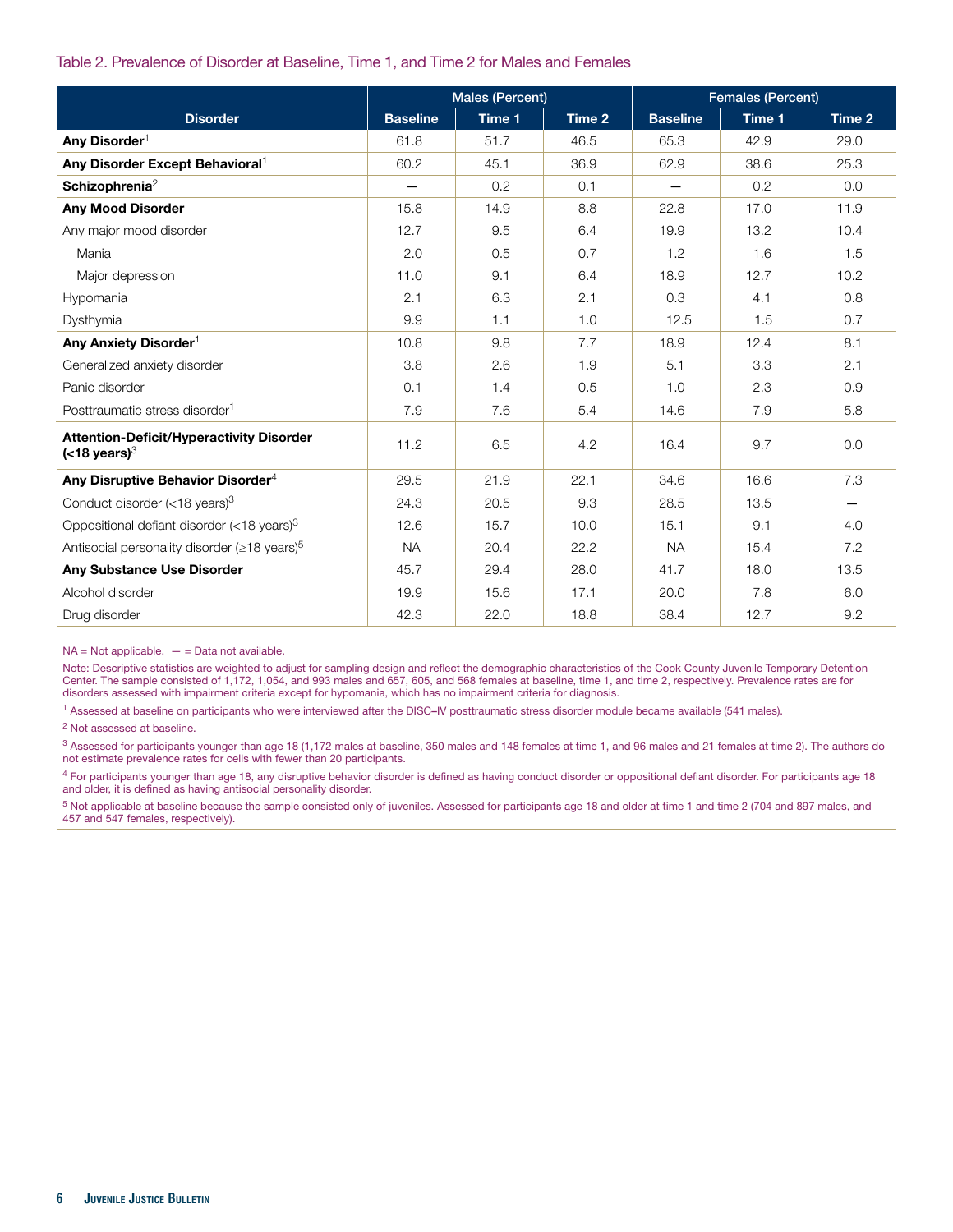#### Table 3. Prevalence of Disorder at Baseline, Time 1, and Time 2, by Race/Ethnicity in Males

|                                                                    | <b>African American (Percent)</b> |        |        | <b>Hispanic (Percent)</b> |        |        | Non-Hispanic White (Percent) |        |        |
|--------------------------------------------------------------------|-----------------------------------|--------|--------|---------------------------|--------|--------|------------------------------|--------|--------|
| <b>Disorder</b>                                                    | <b>Baseline</b>                   | Time 1 | Time 2 | <b>Baseline</b>           | Time 1 | Time 2 | <b>Baseline</b>              | Time 1 | Time 2 |
| Any Disorder <sup>1</sup>                                          | 59.7                              | 49.6   | 44.3   | 65.6                      | 56.6   | 49.8   | 79.4                         | 64.3   | 63.9   |
| <b>Any Disorder Except</b><br>Behavioral <sup>1</sup>              | 58.8                              | 43.8   | 34.2   | 62.5                      | 47.9   | 41.9   | 72.7                         | 52.6   | 56.2   |
| Schizophrenia <sup>2</sup>                                         | $\overline{\phantom{0}}$          | 0.0    | 0.0    | $\overline{\phantom{0}}$  | 0.9    | 0.4    | $\equiv$                     | 0.6    | 0.7    |
| <b>Any Mood Disorder</b>                                           | 15.4                              | 15.3   | 9.0    | 18.9                      | 13.5   | 7.5    | 12.3                         | 11.3   | 7.3    |
| Any major mood disorder                                            | 12.4                              | 9.3    | 6.7    | 15.4                      | 10.5   | 5.8    | 9.5                          | 8.4    | 4.6    |
| Mania                                                              | 2.3                               | 0.2    | 0.5    | 1.3                       | 2.0    | 1.7    | 0.0                          | 0.6    | 0.0    |
| Major depression                                                   | 10.5                              | 9.1    | 6.7    | 14.6                      | 9.2    | 5.8    | 9.5                          | 7.6    | 4.6    |
| Hypomania                                                          | 1.9                               | 6.9    | 2.1    | 3.4                       | 4.3    | 2.0    | 1.0                          | 3.3    | 3.3    |
| Dysthymia                                                          | 9.7                               | 1.1    | 1.0    | 11.3                      | 0.9    | 0.0    | 8.4                          | 0.9    | 0.7    |
| Any Anxiety Disorder <sup>1</sup>                                  | 9.1                               | 8.7    | 8.0    | 18.6                      | 16.1   | 6.8    | 9.8                          | 7.8    | 6.0    |
| Generalized anxiety disorder                                       | 3.7                               | 2.7    | 2.2    | 5.0                       | 2.4    | 0.5    | 2.0                          | 1.7    | 0.8    |
| Panic disorder                                                     | 0.0                               | 0.8    | 0.1    | 0.3                       | 4.0    | 1.6    | 0.5                          | 3.0    | 2.3    |
| Posttraumatic stress disorder <sup>1</sup>                         | 6.2                               | 6.7    | 5.6    | 16.0                      | 13.1   | 5.6    | 7.0                          | 3.8    | 2.6    |
| <b>Attention-Deficit/Hyperactivity</b><br>Disorder (<18 years) $3$ | 11.6                              | 5.0    | 4.4    | 8.1                       | 8.2    | 3.8    | 16.1                         | 13.8   | —      |
| <b>Any Disruptive Behavior</b><br>Disorder <sup>4</sup>            | 26.7                              | 19.9   | 21.2   | 35.5                      | 26.9   | 22.8   | 52.8                         | 34.6   | 31.1   |
| Conduct disorder<br>$(<$ 18 years) <sup>3</sup>                    | 20.6                              | 15.3   | 8.2    | 33.3                      | 43.7   | 18.4   | 51.6                         | 32.8   |        |
| Oppositional defiant disorder<br>$(<$ 18 years) <sup>3</sup>       | 12.6                              | 16.3   | 11.0   | 12.2                      | 13.4   | 6.9    | 16.3                         | 15.6   |        |
| Antisocial personality disorder<br>$(≥18 \text{ years})^5$         | <b>NA</b>                         | 18.9   | 21.3   | <b>NA</b>                 | 22.4   | 22.9   | <b>NA</b>                    | 33.0   | 31.7   |
| <b>Any Substance Use Disorder</b>                                  | 44.2                              | 26.4   | 25.4   | 49.7                      | 38.2   | 34.2   | 58.0                         | 41.5   | 46.9   |
| Alcohol disorder                                                   | 19.8                              | 14.5   | 15.7   | 20.2                      | 17.9   | 19.9   | 23.2                         | 25.3   | 27.9   |
| Drug disorder                                                      | 41.5                              | 19.3   | 16.7   | 43.2                      | 30.4   | 23.5   | 54.6                         | 31.5   | 33.8   |

 $NA = Not applicable. - = Data not available.$ 

Note: Descriptive statistics are weighted to adjust for sampling design and reflect the demographic characteristics of the Cook County Juvenile Temporary Detention Center. Because some participants were interviewed more often than others, the authors used a subset of interviews to summarize prevalence rates at baseline, time 1, and time 2. The sample consisted of 575 African American, 207 non-Hispanic white, and 387 Hispanic males at baseline; 526 African American, 184 non-Hispanic white, and 341 Hispanic males at time 1; and 505 African American, 171 non-Hispanic white, and 315 Hispanic males at time 2. Three males who identified as "other" race/ ethnicity are excluded from the table. Prevalence rates are for disorders assessed with impairment criteria except for hypomania, which has no impairment criteria for diagnosis.

1 Assessed at baseline on participants who were interviewed after the DISC**–**IV posttraumatic stress disorder module became available (251 African American, 107 non-Hispanic white, and 182 Hispanic males).

2 Not assessed at baseline.

<sup>3</sup> Assessed for participants younger than age 18 (575 African American, 207 non-Hispanic white, and 387 Hispanic males at baseline; 200 African American, 40 non-Hispanic white, and 108 Hispanic males at time 1; and 59 African American, 10 non-Hispanic white, and 27 Hispanic males at time 2). The authors do not present prevalence rates for cells with fewer than 20 participants.

<sup>4</sup> For participants younger than age 18, any disruptive behavior disorder is defined as having conduct disorder or oppositional defiant disorder. For participants age 18 and older, it is defined as having antisocial personality disorder.

5 Assessed for participants age 18 and older at time 1 and time 2 (326 African American, 144 non-Hispanic white, and 233 Hispanic males at time 1; 446 African American, 161 non-Hispanic white, and 288 Hispanic males at time 2). Not applicable at baseline because the sample consisted only of juveniles.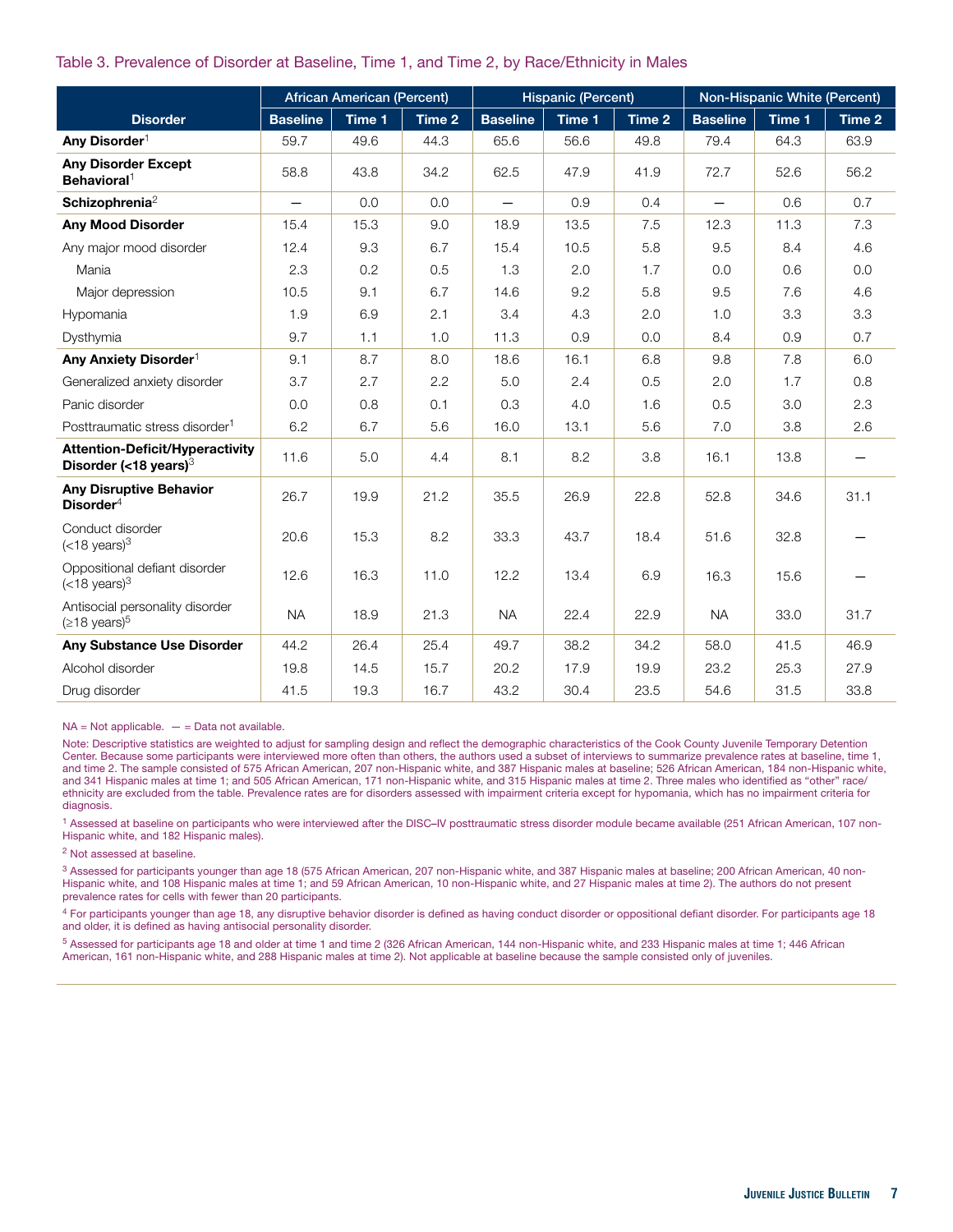#### Table 4. Prevalence of Disorder at Baseline, Time 1, and Time 2, by Race/Ethnicity in Females

|                                                                    | <b>African American (Percent)</b> |        |        | <b>Hispanic (Percent)</b> |        |                          | Non-Hispanic White (Percent) |                          |        |
|--------------------------------------------------------------------|-----------------------------------|--------|--------|---------------------------|--------|--------------------------|------------------------------|--------------------------|--------|
| <b>Disorder</b>                                                    | <b>Baseline</b>                   | Time 1 | Time 2 | <b>Baseline</b>           | Time 1 | Time 2                   | <b>Baseline</b>              | Time 1                   | Time 2 |
| Any Disorder <sup>1</sup>                                          | 60.5                              | 38.6   | 27.8   | 73.8                      | 49.0   | 35.0                     | 73.7                         | 54.0                     | 34.8   |
| <b>Any Disorder Except</b><br>Behavioral <sup>1</sup>              | 57.4                              | 33.7   | 24.0   | 68.3                      | 45.0   | 28.6                     | 67.3                         | 52.5                     | 34.8   |
| Schizophrenia <sup>2</sup>                                         | $\overline{\phantom{0}}$          | 0.3    | 0.0    | $\overline{\phantom{0}}$  | 0.0    | 0.0                      | $\overline{\phantom{0}}$     | 0.0                      | 0.0    |
| <b>Any Mood Disorder</b>                                           | 20.4                              | 17.2   | 11.9   | 24.2                      | 18.3   | 14.6                     | 23.4                         | 16.9                     | 10.7   |
| Any major mood disorder                                            | 17.7                              | 12.6   | 10.6   | 20.3                      | 16.7   | 12.2                     | 20.1                         | 13.8                     | 8.6    |
| Mania                                                              | 1.2                               | 2.0    | 1.3    | 1.4                       | 0.7    | 2.7                      | 1.1                          | 0.0                      | 1.4    |
| Major depression                                                   | 16.7                              | 12.0   | 10.6   | 19.7                      | 16.5   | 11.2                     | 19.0                         | 13.8                     | 8.4    |
| Hypomania <sup>3</sup>                                             | 0.2                               | 4.3    | 0.5    | 0.7                       | 2.6    | 1.8                      | 0.0                          | 6.0                      | 1.4    |
| Dysthymia                                                          | 11.3                              | 1.8    | 0.5    | 15.8                      | 0.8    | 0.9                      | 17.9                         | 1.3                      | 1.5    |
| Any Anxiety Disorder <sup>1</sup>                                  | 14.2                              | 12.9   | 8.2    | 27.1                      | 16.1   | 10.7                     | 8.6                          | 4.6                      | 5.3    |
| Generalized anxiety disorder                                       | 4.7                               | 3.1    | 2.3    | 8.5                       | 5.6    | 3.3                      | 3.3                          | 1.5                      | 0.0    |
| Panic disorder                                                     | 0.7                               | 2.2    | 0.6    | 2.1                       | 4.6    | 2.2                      | 1.1                          | 0.0                      | 1.8    |
| Posttraumatic stress disorder <sup>1</sup>                         | 10.6                              | 8.8    | 6.1    | 16.8                      | 7.6    | 7.6                      | 8.6                          | 3.6                      | 2.8    |
| <b>Attention-Deficit/Hyperactivity</b><br>Disorder (<18 years) $3$ | 15.8                              | 9.7    |        | 20.5                      | 3.7    | $\overline{\phantom{0}}$ | 16.6                         | $\overline{\phantom{0}}$ |        |
| <b>Any Disruptive Behavior</b><br>Disorder $4$                     | 27.7                              | 14.3   | 5.8    | 44.9                      | 19.2   | 14.5                     | 54.4                         | 13.8                     | 8.7    |
| Conduct disorder<br>$(<$ 18 years) $3$                             | 22.0                              | 13.8   |        | 35.9                      | 7.5    |                          | 49.9                         |                          |        |
| Oppositional defiant disorder<br>$(<$ 18 years) <sup>3</sup>       | 13.7                              | 10.1   |        | 21.0                      | 6.0    |                          | 17.8                         |                          |        |
| Antisocial personality disorder<br>$( \ge 18 \text{ years})^5$     | <b>NA</b>                         | 12.0   | 6.0    | <b>NA</b>                 | 20.4   | 14.1                     | <b>NA</b>                    | 11.6                     | 7.2    |
| Any Substance Use Disorder                                         | 36.3                              | 12.9   | 12.1   | 45.8                      | 20.5   | 14.8                     | 59.6                         | 35.8                     | 23.7   |
| Alcohol disorder                                                   | 15.3                              | 5.7    | 6.0    | 25.7                      | 12.9   | 7.3                      | 30.1                         | 15.6                     | 5.6    |
| Drug disorder                                                      | 33.0                              | 8.9    | 6.8    | 41.7                      | 11.7   | 13.9                     | 56.7                         | 25.6                     | 20.9   |

 $NA = Not applicable. - = Data not available.$ 

Note: Descriptive statistics are weighted to adjust for sampling design and reflect the demographic characteristics of the Cook County Juvenile Temporary Detention Center. Because some participants were interviewed more often than others, the authors used a subset of interviews to summarize prevalence rates at baseline, time 1, and time 2. The sample consisted of 430 African American, 89 non-Hispanic white, and 137 Hispanic females at baseline; 401 African American, 83 non-Hispanic white, and 120 Hispanic females at time 1; and 388 African American, 71 non-Hispanic white, and 108 Hispanic females at time 2. One female who identified as "other" race/ ethnicity is excluded from the table. Prevalence rates are for disorders assessed with impairment criteria except for hypomania, which has no impairment criteria for diagnosis.

1 Assessed at baseline on participants who were interviewed after the DISC**–**IV posttraumatic stress disorder module became available (249 African American, 48 non-Hispanic white, and 76 Hispanic females).

2 Not assessed at baseline.

<sup>3</sup> Assessed for participants younger than age 18 (430 African American, 89 non-Hispanic white, and 137 Hispanic females at baseline; 101 African American, 15 non-Hispanic white, and 32 Hispanic females at time 1; and 15 African American, 2 non-Hispanic white, and 4 Hispanic females at time 2). The authors do not estimate prevalence rates for cells with fewer than 20 participants.

4 For participants younger than age 18, any disruptive behavior disorder is defined as having conduct disorder or oppositional defiant disorder. For participants age 18 and older, it is defined as having antisocial personality disorder.

5 Assessed for participants age 18 and older at time 1 and time 2 (300 African American, 68 non-Hispanic white, and 88 Hispanic females at time 1; 373 African American, 69 non-Hispanic white, and 104 Hispanic females at time 2). Not applicable at baseline because the sample consisted only of juveniles.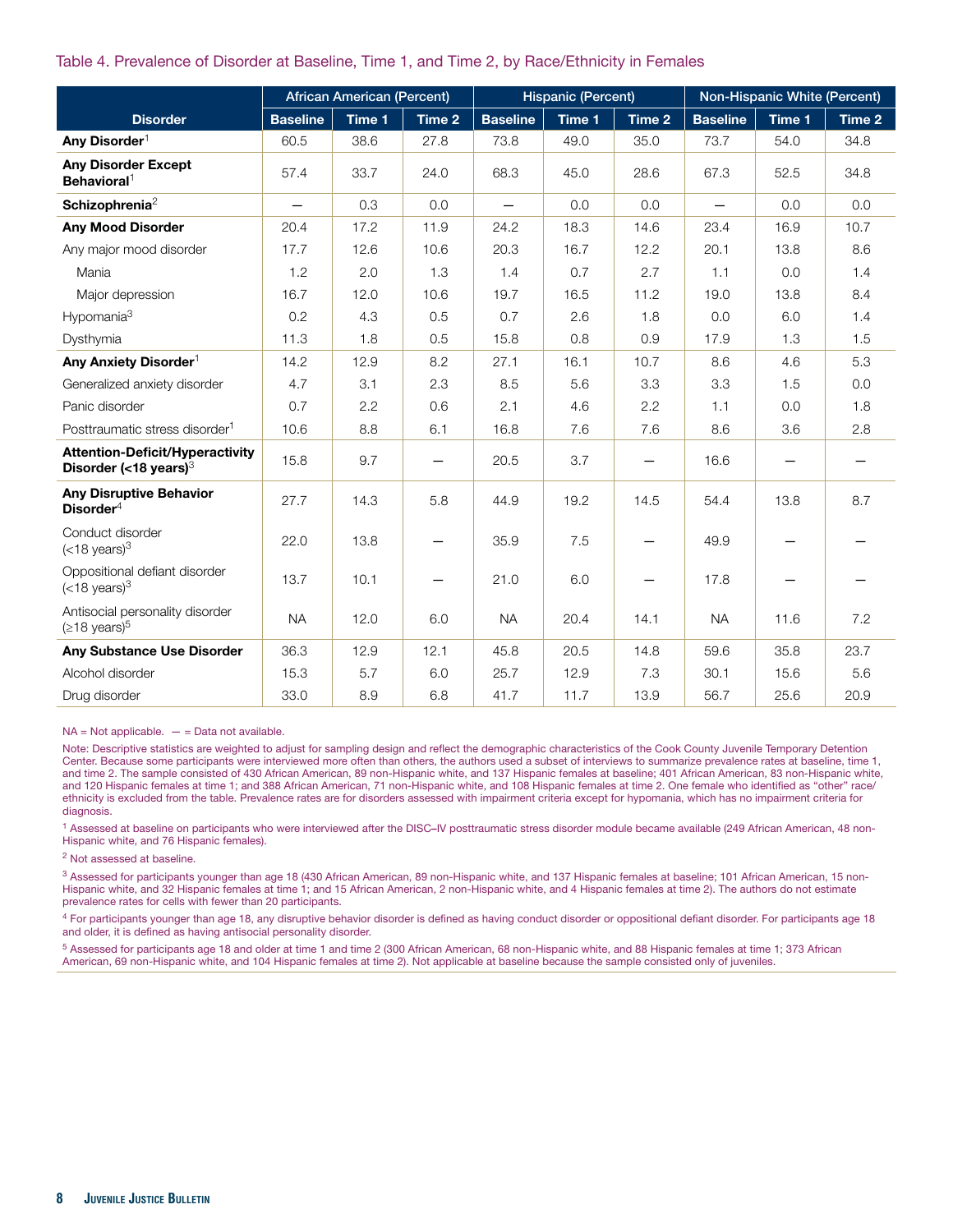among males. Figure 2 shows these differences over time. Three years after baseline, males were more likely to have a disruptive disorder; at 5 years, the disparity was even greater. Figure 2 shows that non-Hispanic whites had the highest rates of disruptive behavior disorder over time, followed by Hispanics.

**Substance use disorders.** Substance use disorders were the most prevalent disorders found in this juvenile population. The prevalence of substance use disorders generally decreased over time, but the rate of decrease depended on gender. Figure 2 illustrates gender and racial/ethnic differences over time. At baseline, compared with females, males had about one-third greater odds of having any substance use disorder and its subcategory, drug use disorder. Rates for alcohol use disorder were not significantly different. By the followup interviews, however, the disparities between males and females increased substantially because prevalence rates decreased faster for females than for males. Three years after baseline, compared with females, males were more likely to have a substance use disorder and its subcategories, drug use disorder and alcohol use disorder. Five years after baseline, the disparity was even larger, with males even more likely than females to have these disorders. Although the prevalence rates of most disorders decreased for males and females alike, 3 years after baseline, rates of alcohol use disorder were no longer decreasing among males.

Even after adjusting for time spent in correctional facilities, substance use disorders were more common among non-Hispanic whites and Hispanics than among African Americans. Compared with African Americans, non-Hispanic whites were more likely to have a substance use disorder and its subcategories, drug use disorder and alcohol use disorder. Hispanics also were more likely than African Americans to have a substance use disorder.



**Gender differences.** Approximately one in five participants (regardless of gender) had a mood disorder that persisted to time 2. Substance use disorders were among the most persistent disorders for both males and females, but were significantly more likely to persist among males than females. The existence of any disruptive behavior disorder was also among the most persistent disorders in males and, at time 2, was significantly more likely to persist in males than in females.

**Racial/ethnic differences.** There were no significant racial/ethnic differences in the persistence of disorders among males; however, there were several significant differences among females. At time 1, any substance use disorder and its subcategory, alcohol use disorder, were more likely to persist among non-Hispanic whites and Hispanics than among African Americans. At time 2, drug use disorders were also more likely to persist among non-Hispanic whites than among African Americans.

### **participants living in the community at Behavior Disorders time 2.** Because substance use is restricted in jails and prisons, the researchers examined 60 rates of substance use disorders only among 50 participants who had lived in the community

the entire year before time 2 (345 males and 479 females). These prevalence rates, and the demographic differences, were substantially similar to those in the entire sample.

### **Persistence**

To assess persistence of disorders in diagnosed youth, the authors examined the <sup>0</sup> proportion that still had the disorder at time rates of persistence were higher at time  $1$  Alc = alcohol disorder, DBD = disruptive behavior disorder. than at time 2.

**Substance use disorders among** Figure 2. Past-Year Prevalence of Substance Use and Disruptive



![](_page_8_Figure_12.jpeg)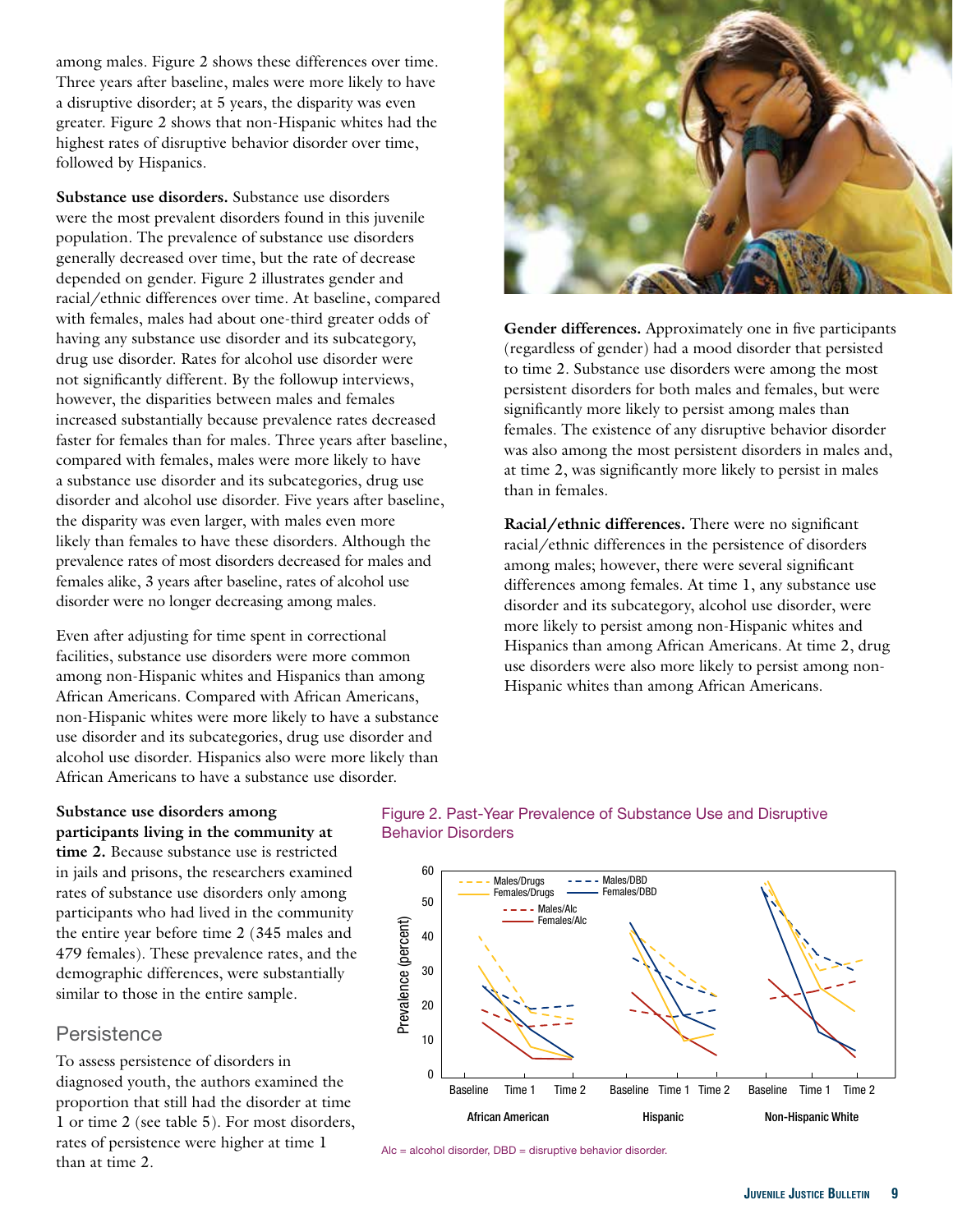#### Table 5. Persistence of Disorders From Baseline to Time 1 and From Baseline to Time 2, by Gender

|                                            |                                            | Males (Percent)           |         | Females (Percent)                          |                           |         |  |
|--------------------------------------------|--------------------------------------------|---------------------------|---------|--------------------------------------------|---------------------------|---------|--|
|                                            |                                            | <b>Percent Persisting</b> |         |                                            | <b>Percent Persisting</b> |         |  |
| <b>Disorder</b>                            | <b>Disorder Present</b><br>at Baseline (n) | Time 1                    | Time 2  | <b>Disorder Present</b><br>at Baseline (n) | Time 1                    | Time 2  |  |
| Any Disorder <sup>1</sup>                  | 335                                        | 52.1                      | 48.7    | 233                                        | 54.0                      | 34.9    |  |
| <b>Any Mood Disorder</b>                   | 163                                        | 28.0                      | 18.9    | 144                                        | 30.4                      | 20.9    |  |
| Any major mood disorder                    | 127                                        | 18.8                      | 17.3    | 124                                        | 25.9                      | 19.2    |  |
| Mania                                      | 16                                         | $\star$                   | $\star$ | 8                                          | $\star$                   | $\star$ |  |
| Major depression                           | 116                                        | 20.0                      | 15.7    | 118                                        | 25.3                      | 17.9    |  |
| Hypomania                                  | 16                                         | $\star$                   | $\star$ | $\overline{2}$                             | $\star$                   | $\star$ |  |
| Dysthymia                                  | 98                                         | 1.6                       | 0.0     | 87                                         | 3.8                       | 3.9     |  |
| Any Anxiety Disorder <sup>1</sup>          | 50                                         | 6.3                       | 14.8    | 58                                         | 19.3                      | 17.3    |  |
| Generalized anxiety disorder               | 34                                         | 18.8                      | 0.0     | 35                                         | 9.4                       | 10.4    |  |
| Panic disorder                             | 3                                          | $\star$                   | $\star$ | 7                                          | $\star$                   | $\star$ |  |
| Posttraumatic stress disorder <sup>1</sup> | 37                                         | 5.8                       | 4.0     | 42                                         | 4.5                       | 5.4     |  |
| Any Disruptive Behavior Disorder           | 388                                        | 36.6                      | 31.1    | 230                                        | 30.7                      | 10.5    |  |
| Any Substance Use Disorder                 | 517                                        | 38.0                      | 34.3    | 266                                        | 30.5                      | 18.2    |  |
| Alcohol disorder                           | 219                                        | 30.4                      | 29.3    | 127                                        | 16.2                      | 12.3    |  |
| Drug disorder                              | 482                                        | 28.4                      | 23.1    | 246                                        | 22.6                      | 13.6    |  |

\*Rates of persistence are not presented for disorders with fewer than 20 cases at baseline.

Note: Rates of persistence are weighted to adjust for sampling design and reflect the demographic characteristics of the Cook County Juvenile Temporary Detention Center. Persistence is presented for disorders assessed with impairment criteria except for hypomania, which has no impairment criteria for diagnosis. The authors do not present rates of persistence for disorders specific to juveniles or adults (attention-deficit/hyperactivity disorder, conduct disorder, oppositional defiant disorder, or antisocial personality disorder).

<sup>1</sup>Assessed at baseline on participants who were interviewed after the DISC**–**IV posttraumatic stress disorder module became available (541 males and 374 females).

### Discussion of Findings

Although the prevalence rates of most psychiatric disorders declined over time, a substantial proportion of delinquent youth continue to have disorders as they age. For some youth, detention may coincide with a period of crisis that subsequently abates. Many youth, however, continue to struggle: 5 years after detention, when participants were ages 14 to 24 years, nearly 50 percent of males and nearly 30 percent of females had one or more psychiatric disorders, with their associated impairments.

Substance use and disruptive behavior disorders continued to be the most common disorders. For many delinquent youth (especially males), externalizing disorders were not limited to adolescence. These disorders (such as conduct disorder and attention-deficit/hyperactivity disorder), which show up in the youth's outward behavior, often continue into adulthood. Five years after baseline, males had two to three times the odds of having substance use and disruptive behavior disorders compared with females, a disparity that increased for males over time. Males were also more likely than females to persist with substance use disorders and disruptive behavior disorder.

*"Over time, females had higher rates of any mood disorder than males."*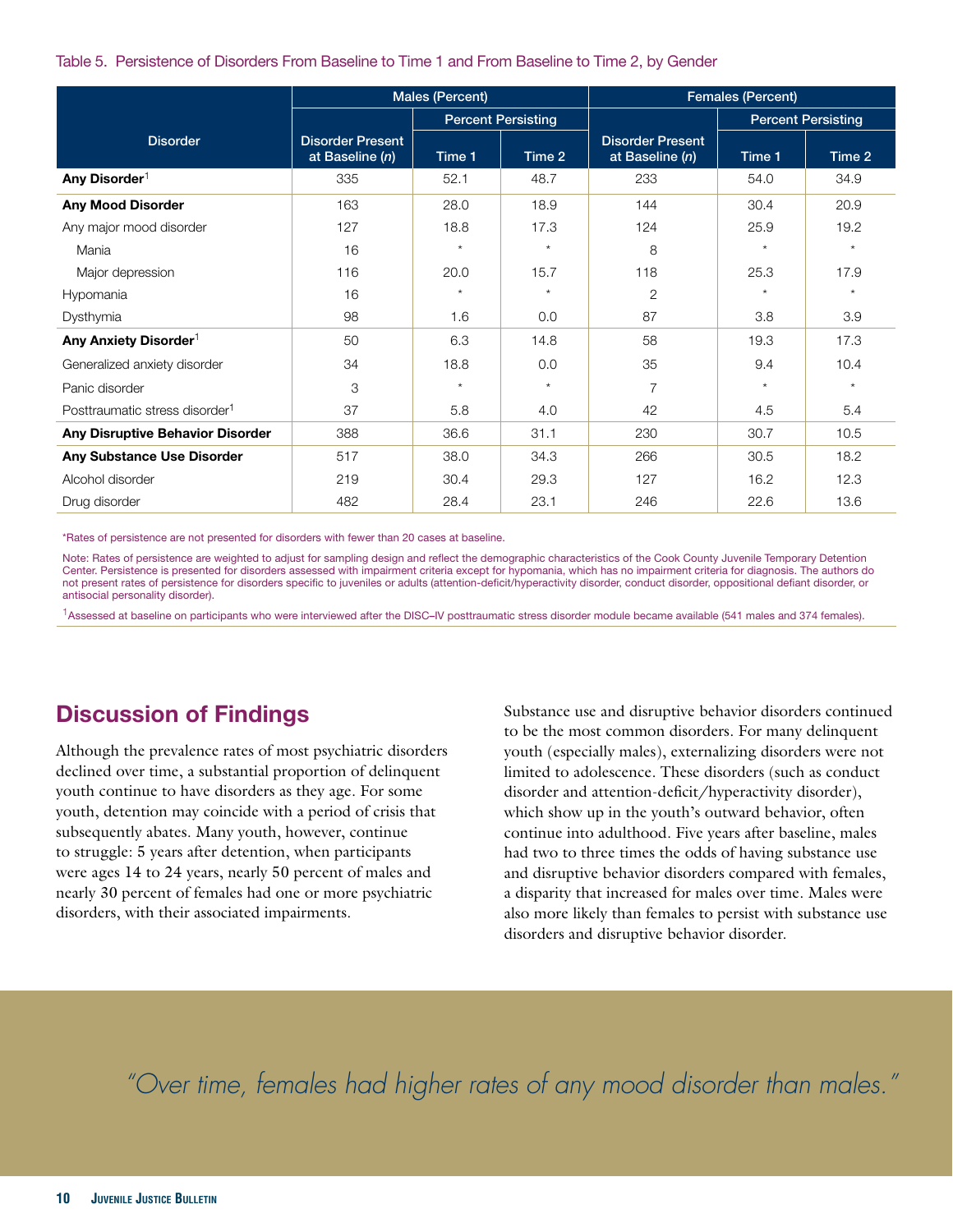The observed gender differences in externalizing disorders are consistent with those in the general population, where males are as many as 10 times more likely than females to continue antisocial behavior from childhood into adulthood (Moffitt et al., 2002). Males may fare worse than females for a number of reasons. First, delinquent males are less likely to receive mental health and substance abuse services than females, which may exacerbate these differences (Teplin et al., 2005). Second, they may have fewer opportunities to assume age-appropriate social roles (e.g., jobs, postsecondary schooling)—all turning points that might reduce problem behaviors (Sampson and Laub, 1992). Third, males are incarcerated more frequently and for longer periods of time than females, thus decreasing the amount of time available for building a stable life (Massoglia and Uggen, 2010). Finally, early entry into adult social roles, such as parenthood, may be associated with worse outcomes for males than for females (Hope, Wilder, and Watt, 2003; Kreager, Matsueda, and Erosheva, 2010; Thornberry et al., 2000).

As in the general population, females had higher rates of internalizing disorders (e.g., depression, panic disorder) than males. The persistence of mood disorders (about 20 percent) was similar for both genders.

Rates of substance use disorders and disruptive behavior disorders were lower in African Americans than in non-Hispanic whites. These findings may reflect underlying racial/ethnic disparities in the legal system (Minton, 2011; Sickmund, Sladky, and Kang, 2014; West, 2010) and the different pathways by which non-Hispanic whites and racial/ethnic minorities enter the juvenile detention system. The researchers found racial/ethnic differences in substance use disorders even after taking into account that African Americans spend more time in correctional facilities, where access to alcohol and drugs is restricted (Sickmund, Sladky, and Kang, 2014).

These findings add to the growing debate about how the "war on drugs" has affected the disproportionate incarceration of African Americans. The study findings are consistent with the views of many researchers—that disproportionate minority confinement for drug offenses is due, in part, to disparate enforcement of drug laws in African American communities rather than higher rates of drug use or dealing (Beckett, Nyrop, and Pfingst, 2006; Kakade et al., 2012; Moore and Elkavich, 2008).

Differences in the instruments used and in the sample's demographics limit meaningful comparisons to most general population studies. The National Comorbidity Survey Replication (NCS–R) provides data that are most comparable to the time 2 interview. Although NCS–R used different (and often less stringent) criteria for impairment and did not assess the same disorders (e.g., antisocial personality disorder), it provides *DSM–IV* diagnoses for a sample of similar ages (18–24 years) (Harvard Medical School, 2005a, 2005b). The most marked discrepancies between the study findings and NCS–R were for drug use disorders, regardless of gender and race/ethnicity. For example, about 20 percent of males in the study had a drug use disorder, compared with about 7 percent in NCS–R; nearly 14 percent of Hispanic females and nearly 25 percent of Hispanic males had a drug use disorder, compared with less than 5 percent of Hispanics in NCS–R.

Changes in the prevalence of a disorder over time mirror those in the general population for most disorders. As summarized in the recent literature review by Costello, Copeland, and Angold (2011), many disorders in the general population decrease from adolescence to young adulthood except for panic disorders and substance use disorders, which increase (Jaffee et al., 2002; Kessler and Walters, 1998; Moffitt et al., 2007); findings on depression have been equivocal (Jaffee et al., 2002; Kessler and Walters, 1998; Moffitt et al., 2007). As mentioned previously, the youth studied here are most notably different from the general population regarding substance use disorders and the decreased rates over time. Perhaps substance abuse peaks earlier in delinquent youth, coinciding with the general course of delinquent behavior (Hirschi and Gottfredson, 1983; Moffitt,

![](_page_10_Picture_7.jpeg)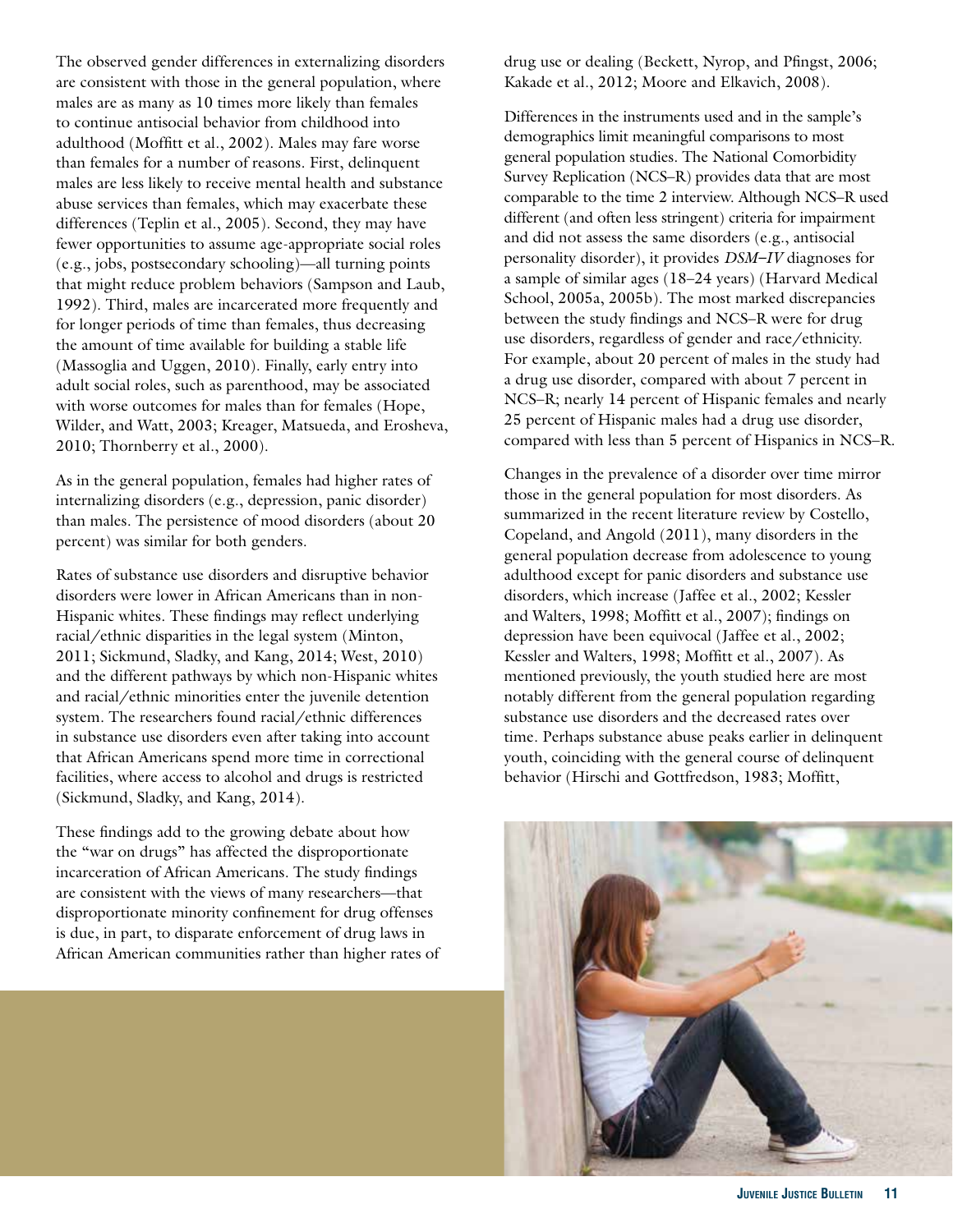![](_page_11_Picture_0.jpeg)

1993). In contrast, youth in the general population may experience events that increase the likelihood of substance abuse as they age (Arnett, 2005; White and Jackson, 2004), including living in college dormitories, freedom from social controls, and delays in assuming adult responsibilities such as parenting—all events that delinquent youth are less likely to experience (Berzin and De Marco, 2010).

In terms of persistence, the most recent comparable investigation (Copeland et al., 2009) conducted in the United States using a sample of similar age and DSMbased criteria (albeit different measures) found lower rates of persistence of depression and disruptive behavior disorders than in the study sample. (Persistence of substance use disorders cannot be compared because the two studies' definitions of this disorder differed; Copeland and colleagues used more liberal criteria to identify impairment and included nicotine use.)

### Study Limitations

The data reported in this bulletin are subject to the limitations of self-reporting. Moreover, it was not feasible to study more than one jurisdiction and the prevalence of psychiatric disorders may vary across jurisdictions (Fazel and Danesh, 2002; Fazel, Doll, and Långström, 2008; Wasserman et al., 2010), limiting whether and how much the results can be generalized to apply to other areas of the country. Researchers do not know if psychiatric disorders increase the likelihood of arrest and detention, or vice versa. Findings might have been marginally different if identical measures and time frames had been used at the baseline and followup interviews. Rates would likely have been higher if the juveniles' caretakers had been available for interviews at baseline (Teplin et al., 2002). When researchers conducted the followup interviews, it was not possible to interview many of the previous caretakers because the participants were older than age 17 or no

longer living with a caretaker. Although retention rates were high, participants who missed interviews might be more likely to have had disorders than those who were located and thereby interviewed. The study findings also do not take into account mental health services that these youth and young adults might have received. Despite these limitations, the findings have implications for future research and mental health policy.

### Directions for Future Research

**Retain incarcerated persons in longitudinal studies of psychiatric disorders.** Most large-scale longitudinal studies of the general population (such as the National Epidemiologic Survey on Alcohol and Related Conditions (Bridget Grant, National Institute on Alcohol Abuse and Alcoholism, personal communication, August 13, 2010)) do not retain persons who become incarcerated by the time followup is conducted or they reinterview too few subjects to allow for a proper analysis (such as the Epidemiologic Catchment Area Study; William Eaton, Johns Hopkins University, personal communication, August 11, 2010). Thus, these samples are biased; they systematically exclude persons who, as this study suggests, are likely to have psychiatric disorders and poor outcomes. Excluding incarcerated persons will bias prevalence rates, especially for African American males. At any given time, nearly one in nine African American males ages 25 to 34 are incarcerated (West, 2010). To address health disparities, researchers must include the correctional population, which was estimated to be 1.5 million people in 2012 (Carson and Golinelli, 2013).

**Add variables on incarceration history to general population studies.** Although many studies examine the prevalence of psychiatric disorders in incarcerated populations, few focus on the effect of incarceration on psychiatric disorders. The researchers suggest that epidemiologic surveys of the general population include the following variables: number of incarcerations, age at time of incarceration, length of incarcerations, and experiences in community corrections (parole, probation, and community supervision). This strategy would generate information regarding how disproportionate confinement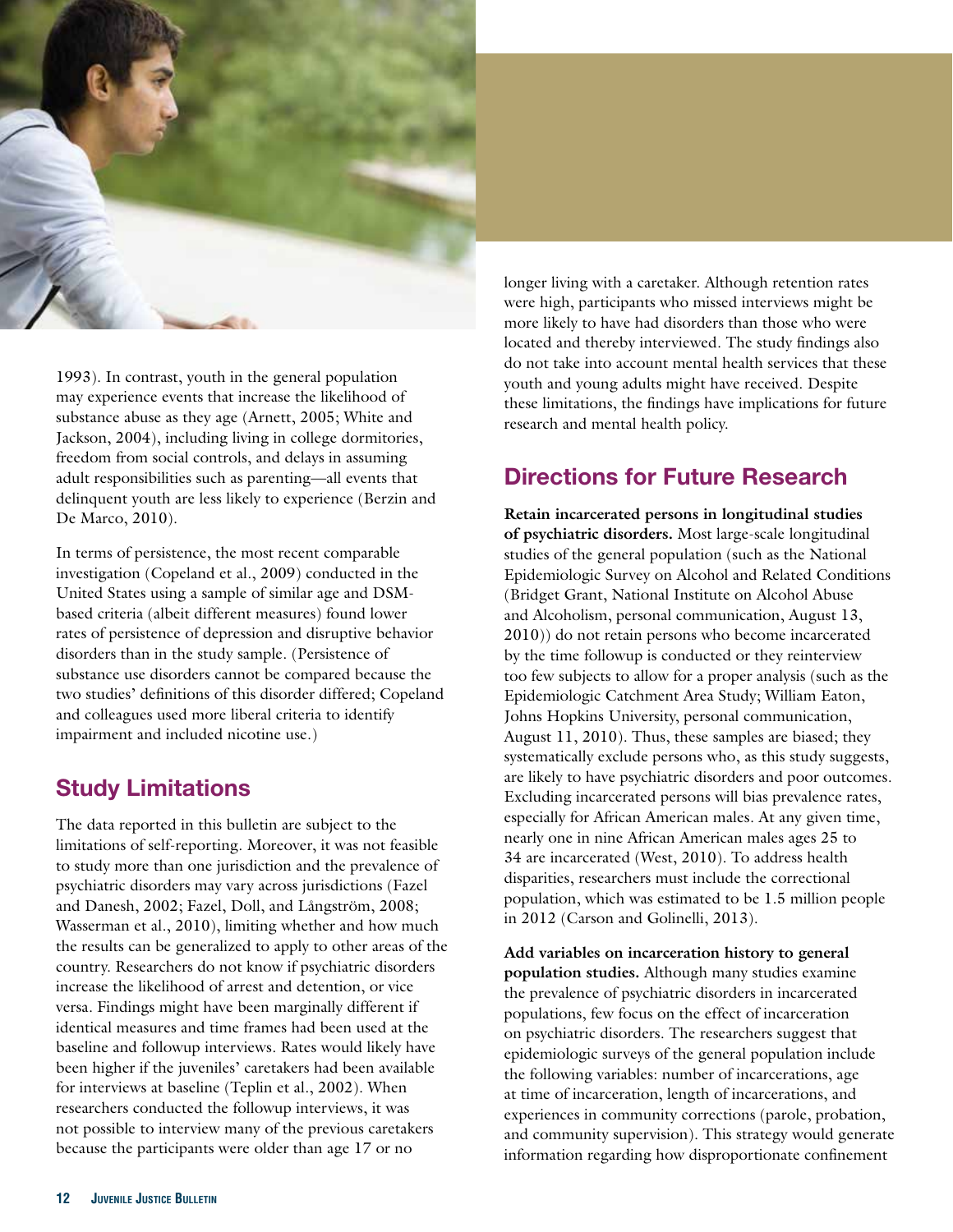# *"Disorders persist in a substantial proportion of delinquent youth."*

of racial/ethnic minorities affects health disparities in psychiatric disorders and the outcomes of these disorders.

**Include females in longitudinal studies of delinquents.**  Gender differences observed in the study underscore the fact that findings for males may not generalize to females. Yet, most longitudinal studies of delinquents exclude females or sample too few to analyze gender differences. Future studies must include females and collect data on pregnancy, childbirth, and childrearing. This will provide the requisite empirical foundation for improving gender-specific mental health services, which is especially important because females now make up an increasing proportion of juvenile arrests (29 percent) (Puzzanchera, 2013).

**Examine variables that affect trajectories of disorder in high-risk youth.** Few studies of high-risk youth examine the trajectories of disorders; still fewer examine how potentially modifiable risk and protective factors predict trajectories of disorder. Future studies should investigate how social, cognitive, and biological factors interact to affect these trajectories. For example, advances in neuroscience research provide unique opportunities for investigating how developmental differences in emotion regulation interact with "turning points" to alter these trajectories (Drabant et al., 2009; Feder, Nestler, and Charney, 2009; Wager et al., 2008).

### **Conclusion**

Although prevalence rates of most psychiatric disorders decline as youth age, the study results show that disorders persist in a significant proportion of delinquent youth. To bolster youth's chances of success upon reentry, the authors offer the following recommendations for mental health policy.

**Focus on delinquent males.** In recent years, innovative programs that the Office of Juvenile Justice and Delinquency Prevention has funded—such as the Girls Study Group (Zahn et al., 2008), GIRLS LINK (Schaffner, 2002), and Girl Scouts in Detention Centers addressed the needs of delinquent females (Office of

Juvenile Justice and Delinquency Prevention, 1998, 2010; Sherman, 2005). The mental health system must now improve services for males, who account for 71 percent of juvenile arrests and 85 percent of youth in correctional facilities (Puzzanchera, 2013; Sickmund et al., 2013). The study findings demonstrate that interventions for substance use and disruptive behavior disorders are especially needed. Comprehensive interventions, such as functional family therapy (Gordon et al., 1988), multidimensional treatment foster care (Chamberlain, Leve, and DeGarmo, 2007), and multisystemic therapy (Henggeler et al., 2002) can be effective. Continued development and dissemination of these programs can further reduce illegal behaviors and provide cost-effective alternatives to incarceration (Aos et al., 2001).

of Applied Studies, 2010). **Assess and treat substance use disorders in correctional facilities and after release.** Regardless of gender or race/ ethnicity, alcohol and drug use disorders were among the most common and persistent disorders; the need for services far exceeds their availability. Approximately onehalf of youth in juvenile correctional facilities (Mulvey, Schubert, and Chung, 2007; Sedlak and McPherson, 2010) and approximately three-quarters of youth in adult jails and prisons who need substance abuse treatment do not receive it (Mulvey, Schubert, and Chung, 2007). Incarcerated adults fare much worse—a study published in the *Journal of the American Medical Association* concluded that 80 to 85 percent of adult prisoners who needed treatment for drug abuse did not receive it (Chandler, Fletcher, and Volkow, 2009). When individuals reenter their communities after release, services may be difficult to obtain. The Substance Abuse and Mental Health Services Administration reports, for example, that fewer than 10 percent of juveniles and adults with an alcohol use problem received specialty services in the past year (Office

Despite the promise of the Patient Protection and Affordable Care Act and the healthcare reform it will bring, the law may not improve mental health services for persons such as those who participated in this study, who may frequently cycle through correctional facilities (Congressional Budget Office, 2012). Incarceration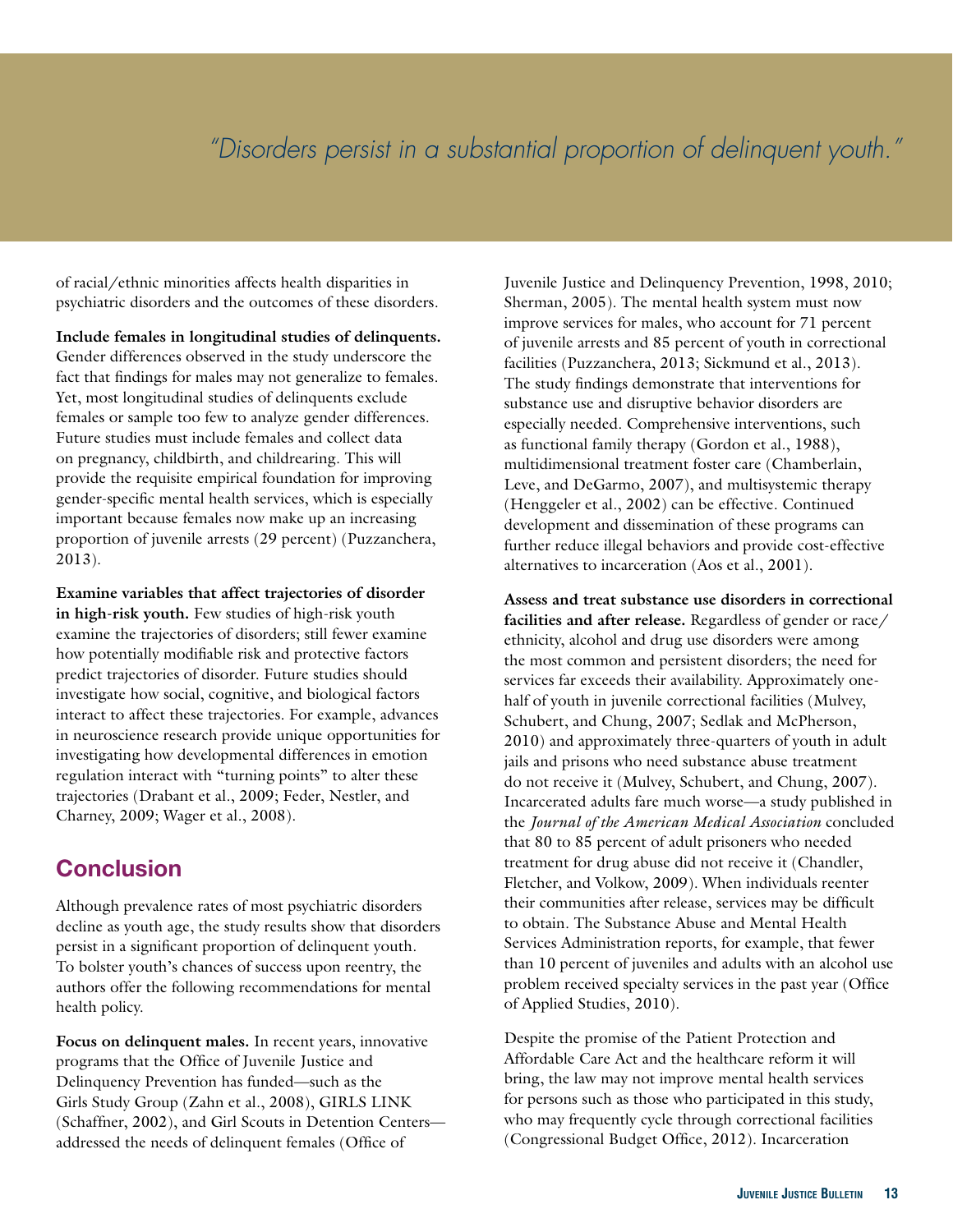disrupts community treatment and Medicaid benefits (Freudenberg et al., 2008). Therefore, services must be improved both in correctional facilities and in the community, where the majority of detainees will eventually return.

### For More Information

This bulletin was adapted from Teplin, L.A., Welty, L.J., Abram, K.M., Dulcan, M.K., and Washburn, J.J. 2012. Prevalence and persistence of psychiatric disorders in youth after detention: A prospective longitudinal study. *Archives of General Psychiatry* 69(10):1031–1043.

### **References**

Abram, K.M., Teplin, L.A., Charles, D.R., Longworth, S.L., McClelland, G.M., and Dulcan, M.K. 2004. Posttraumatic stress disorder and trauma in youth in juvenile detention. *Archives of General Psychiatry*  61(4):403–410.

Abram, K.M., Teplin, L.A., McClelland, G.M., and Dulcan, M.K. 2003. Comorbid psychiatric disorders in youth in juvenile detention. *Archives of General Psychiatry*  60(11):1097–1108.

American Psychiatric Association. 1987. *Diagnostic and Statistical Manual of Mental Disorders, 3rd edition, revised*  (*DSM–III–R*). Washington, DC: American Psychiatric Association.

American Psychiatric Association. 1994. *Diagnostic and Statistical Manual of Mental Disorders, 4th edition* (*DSM– IV*). Washington, DC: American Psychiatric Association.

Aos, S., Phillips, P., Barnoski, B., and Lieb, R. 2001. *The Comparative Costs and Benefits of Programs to Reduce Crime.* Olympia, WA: Washington State Institute for Public Policy.

Arnett, J.J. 2005. The developmental context of substance use in emerging adulthood. *Journal of Drug Issues* 35: 235–253.

Beckett, K., Nyrop, K., and Pfingst, L. 2006. Race, drugs, and policing: Understanding disparities in drug delivery arrests. *Criminology* 44(1):105–137.

Berzin, S.C., and De Marco, A.C. 2010. Understanding the impact of poverty on critical events in emerging adulthood. *Youth Society* 42(2):278–300.

Buu, A., DiPiazza, C., Wang, J., Puttler, L.I., Fitzgerald, H.E., and Zucker, R.A. 2009. Parent, family, and neighborhood effects on the development of child substance use and other psychopathology from preschool to the start of adulthood. *Journal of Studies on Alcohol and Drugs* 70(4):489–498.

Canino, G., Shrout, P.E., Rubio-Stipec, M., Bird, H.R., Bravo, M., Ramirez, R., Chavez, L., Alegría, M., Bauermeister, J.J., Hohmann, A., Ribera, J., García, P., and Martínez-Taboas, A. 2004. The DSM–IV rates of child and adolescent disorders in Puerto Rico: Prevalence, correlates, service use, and the effects of impairment. *Archives of General Psychiatry* 61:85–93.

Carson, E.A., and Golinelli, D. 2013. *Prisoners in 2012— Advance Counts.* Washington, DC: U.S. Department of Justice, Office of Justice Programs, Bureau of Justice Statistics.

Chamberlain, P., Leve, L.D., and DeGarmo, D.S. 2007. Multidimensional treatment foster care for girls in the juvenile justice system: Two year follow-up of a randomized clinical trial. *Journal of Consulting and Clinical Psychology* 75(1):187–193.

Chandler, R.K., Fletcher, B.W., and Volkow, N.D. 2009. Treating drug abuse and addiction in the criminal justice system: Improving public health and safety. *Journal of the American Medical Association* 301(2):183–190.

Cohen, P., Chen, H., Crawford, T.N., Brook, J.S., and Gordon, K. 2007. Personality disorders in early adolescence and the development of later substance use disorders in the general population. *Drug and Alcohol Dependence* 88:S71–S84.

Compton, W.M., and Cottler, L.B. 2004. The Diagnostic Interview Schedule (DIS). In *Comprehensive Handbook of Psychological Assessment,* vol. 2, edited by M. Hilsenroth and D.L. Segal. Hoboken, NJ: John Wiley & Sons, pp. 153–162.

Congressional Budget Office. 2012. Estimates for the Insurance Coverage Provisions of the Affordable Care Act Updated for the Recent Supreme Court Decision. Available online: [www.cbo.gov/sites/default/](www.cbo.gov/sites/default/files/cbofiles/attachments/43472-07-24-2012-CoverageEstimates.pdf) [files/cbofiles/attachments/43472-07-24-2012](www.cbo.gov/sites/default/files/cbofiles/attachments/43472-07-24-2012-CoverageEstimates.pdf) [CoverageEstimates.pdf](www.cbo.gov/sites/default/files/cbofiles/attachments/43472-07-24-2012-CoverageEstimates.pdf).

Copeland, W.E., Shanahan, L., Costello, J., and Angold, A. 2009. Childhood and adolescent psychiatric disorders as predictors of young adult disorders. *Archives of General Psychiatry* 66(7):764–772.

Costello, E.J., Copeland, W., and Angold, A. 2011. Trends in psychopathology across the adolescent years: What changes when children become adolescents, and when adolescents become adults? *Journal of Child Psychology and Psychiatry* 52:1015–1025.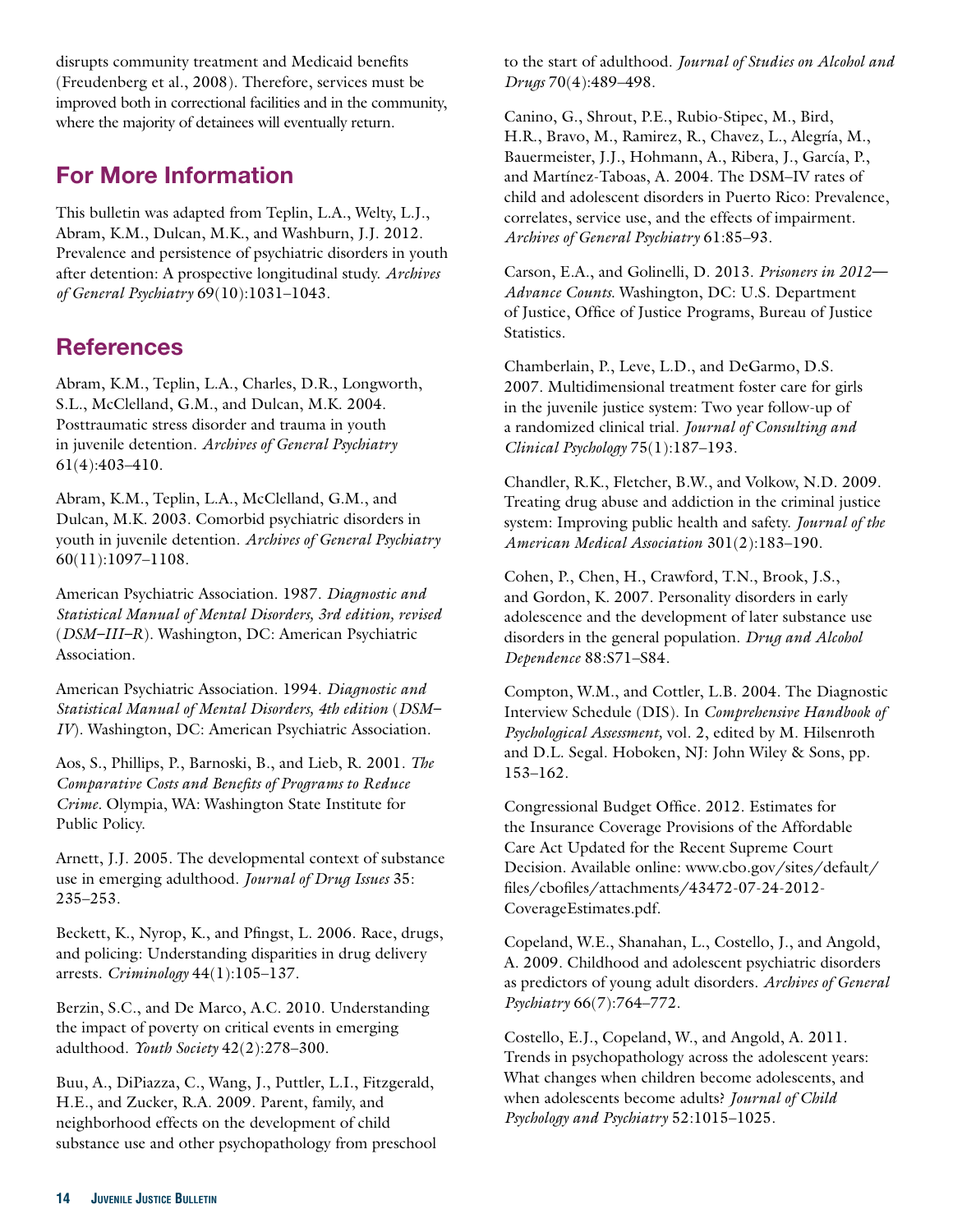Craig, T.K.J., and Hodson, S. 2000. Homeless youth in London: II. Accommodation, employment and health outcomes at 1 year. *Psychological Medicine* 30(1):187–194.

Dembo, R., Jainchill, N., Turner, C., Chunki, F., Farkas, S., and Childs, K. 2007. Levels of psychopathy and its correlates: A study of incarcerated youths in three states. *Behavioral Sciences & the Law* 25(5):717–738.

Dixon, A., Howie, P., and Starling, J. 2004. Psychopathology in female juvenile offenders. *Journal of Child Psychology and Psychiatry* 45(6):1150–1158.

Douglas, K.S., Epstein, M.E., and Poythress, N.G. 2008. Criminal recidivism among juvenile offenders: Testing the incremental and predictive validity of three measures of psychopathic features. *Law and Human Behavior*  32(5):423–438.

Drabant, E.M., McRae, K., Manuck, S.B., Hariri, A.R., and Gross, J.J. 2009. Individual differences in typical reappraisal use predict amygdala and prefrontal responses. *Biological Psychiatry* 65(5):367–373.

Fazel, S., and Danesh, J. 2002. Serious mental disorder in 23,000 prisoners: A systematic review of 62 surveys. *The Lancet* 359(9306):545–550.

Fazel, S., Doll, H., and Långström, N. 2008. Mental disorders among adolescents in juvenile detention and correctional facilities: A systematic review and metaregression analysis of 25 surveys. *Journal of the American Academy of Child & Adolescent Psychiatry*  47(9):1010–1019.

Feder, A., Nestler, E.J., and Charney, D.S. 2009. Psychobiology and molecular genetics of resilience. *Nature Reviews Neuroscience* 10(6):446–457.

Fisher, P.W., Shaffer, D., Piacentini, J., Lapkin, J., Kafantaris, V., Leonard, H., and Herzog, D. 1993. Sensitivity of the Diagnostic Interview Schedule for Children, 2nd edition (DISC–2.1) for specific diagnoses of children and adolescents. *Journal of the American Academy of Child & Adolescent Psychiatry* 32(3):666–673.

Fothergill, K.E., Ensminger, M.E., Green, K.M., Crum, R.M., Robertson, J., and Juon, H.S. 2008. The impact of early school behavior and educational achievement on adult drug use disorders: A prospective study. *Drug and Alcohol Dependence* 92(1):191–199.

Freudenberg, N., Daniels, J., Crum, M., Perkins, T., and Richie, B.E. 2008. Coming home from jail: The social and health consequences of community reentry for women, male adolescents, and their families and communities. *American Journal of Public Health* 98 (Supp. 1):S191–S202.

Gordon, D.A., Arbuthnot, J., Gustafson, K.E., and McGreen, P. 1988. Home-based behavioral-systems family therapy with disadvantaged juvenile delinquents. *American Journal of Family Therapy* 16(3):243–255.

Gover, A.R. 2004. Childhood sexual abuse, gender, and depression among incarcerated youth. *International Journal of Offender Therapy and Comparative Criminology*  48(6):683–696.

Harrington, R.C., Kroll, L., Rothwell, J., McCarthy, K., Bradley, D., and Bailey, S. 2005. Psychosocial needs of boys in secure care for serious or persistent offending. *Journal of Child Psychology and Psychiatry* 46(8):859–866.

Harvard Medical School. 2005a. National Comorbidity Survey: Diagnosis. Available online: [www.hcp.med.](www.hcp.med.harvard.edu/ncs/diagnosis.php)  [harvard.edu/ncs/diagnosis.php](www.hcp.med.harvard.edu/ncs/diagnosis.php).

med.harvard.edu/ncs/ncs\_data.php. Harvard Medical School. 2005b. National Comorbidity Survey: NCS and NCS–R data. Available online: [www.hcp.](www.hcp.med.harvard.edu/ncs/ncs_data.php)

Henggeler, S.W., Clingempeel, W.G., Brondino, M.J., and Pickerel, S.G. 2002. Four-year follow-up of multisystemic therapy with substance-abusing and substance-dependent juvenile offenders. *Journal of the American Academy of Child & Adolescent Psychiatry* 41(7):868–874.

Hirschi, T., and Gottfredson, M.R. 1983. Age and the explanation of crime. *American Journal of Sociology*  89(3):552–584.

Hiscoke, U.L., Långström, N., Ottosson, H., and Grann, M. 2003. Self-reported personality traits and disorders (DSM–IV) and risk of criminal recidivism: A prospective study. *Journal of Personality Disorders* 17(4):293–305.

Quarterly 44(4):555-576. Hope, T.L., Wilder, E.I., and Watt, T.T. 2003. The relationships among adolescent pregnancy, pregnancy resolution, and juvenile delinquency. *The Sociological* 

Jaffee, S.R., Moffitt, T.E., Caspi, A., Fombonne, E., Poulton, R., and Martin, J. 2002. Differences in early childhood risk factors for juvenile-onset and adult-onset depression. *Archives of General Psychiatry* 59:215–222.

Kakade, M., Duarte, C.S., Liu, X., Fuller, C.J., Drucker, E., Hoven, C.W., Fan, B., and Wu, P. 2012. Adolescent substance use and other illegal behaviors and racial disparities in criminal justice system involvement: Findings from a US national survey. *American Journal of Public Health* 102(7):1307–1310.

Karnik, N.S., Soller, M., Redlich, A., Silverman, M., Kraemer, H.C., Haapanen, R., and Steiner, H. 2009. Prevalence of and gender differences in psychiatric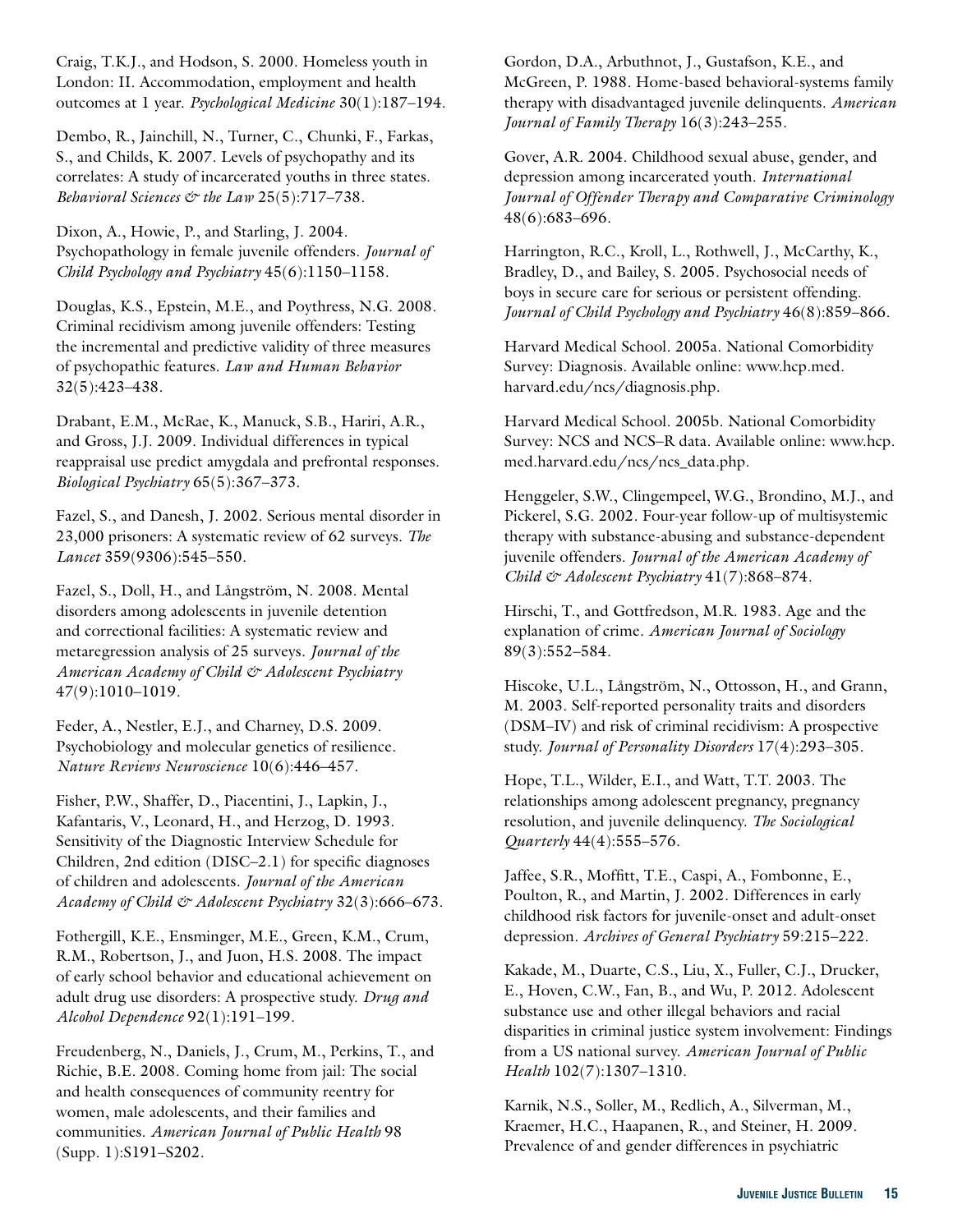disorders among juvenile delinquents incarcerated for nine months. *Psychiatric Services* 60(6):838–841.

Kessler, R.C., McGonagle, K.A., Zhao, S., Nelson, C.B., Hughes, M., Eshleman, S., Wittchen, H.U., and Kendler, K.S. 1994. Lifetime and 12-month prevalence of DSM– III–R psychiatric disorders in the United States: Results from the National Comorbidity Survey. *Archives of General Psychiatry* 51(1):8–19.

Kessler, R.C., and Walters, E.E. 1998. Epidemiology of DSM–III–R major depression and minor depression among adolescents and young adults in the National Comorbidity Survey. *Depression and Anxiety* 7:3–14.

King, K.M., and Chassin, L. 2007. A prospective study of the effects of age of initiation of alcohol and drug use on young adult substance dependence. *Journal of Studies on Alcohol and Drugs* 68(2):256–265.

King, K.M., and Chassin, L. 2008. Adolescent stressors, psychopathology, and young adult substance dependence: A prospective study. *Journal of Studies on Alcohol and Drugs* 69(5):629–638.

Kreager, D.A., Matsueda, R.L., and Erosheva, E.A. 2010. Motherhood and criminal desistance in disadvantaged neighborhoods. *Criminology* 48(1):221–258.

Mason, W.A., Kosterman, R., Hawkins, J.D., Herrenkohl, T.I., Lengua, L.J., and McCauley, E. 2004. Predicting depression, social phobia, and violence in early adulthood from childhood behavior problems. *Journal of the American Academy of Child & Adolescent Psychiatry*  43(3):307–315.

Massoglia, M., and Uggen, C. 2010. Settling down and aging out: Toward an interactionist theory of desistance and the transition to adulthood. *American Journal of Sociology* 116(2):543–582.

Meyer, S.E., Carlson, G.A., Youngstrom, E., Ronsaville, D.S., Martinez, P.E., Gold, P.W., Hakak, R., and Radke-Yarrow, M. 2009. Long-term outcomes of youth who manifested the CBCL-Pediatric Bipolar Disorder phenotype during childhood and/or adolescence. *Journal of Affective Disorders* 113(3):227–235.

Minton, T.D. 2011. *Jail Inmates at Midyear 2010— Statistical Tables.* Washington, DC: U.S. Department of Justice, Office of Justice Programs, Bureau of Justice Statistics.

Moffitt, T.E. 1993. Adolescent-limited and life-coursepersistent antisocial behavior: A developmental taxonomy. *Psychological Review* 100:674–701.

Moffitt, T.E., Caspi, A., Harrington, H., and Milne, B.J. 2002. Males on the life-course-persistent and adolescencelimited antisocial pathways: Follow-up at age 26 years. *Development and Psychopathology* 14(1):179–207.

Moffitt, T.E., Harrington, H., Caspi, A., Kim-Cohen, J., Goldberg, D., Gregory, A.M., and Poulton, R. 2007. Depression and generalized anxiety disorder: Cumulative and sequential comorbidity in a birth cohort followed prospectively to age 32 years. *Archives of General Psychiatry* 64:651–660.

Moore, L.D., and Elkavich, A. 2008. Who's using and who's doing time: Incarceration, the war on drugs, and public health. *American Journal of Public Health*  98:782–786.

Mulvey, E.P., Schubert, C.A., and Chung, H. 2007. Service use after court involvement in a sample of serious adolescent offenders. *Children and Youth Services Review*  29:518–544.

Nigg, J.T., Wong, M.M., Martel, M.M., Jester, J.M., Puttler, L.I., Glass, J.M., Adams, K.M., Fitzgerald, H.E., and Zucker, R.A. 2006. Poor response inhibition as a predictor of problem drinking and illicit drug use in adolescents at risk for alcoholism and other substance use disorders. *Journal of the American Academy of Child & Adolescent Psychiatry* 45(4):468–475.

Office of Applied Studies. 2010. *Results From the 2009 National Survey on Drug Use and Health, Volume 1: Summary of National Findings.* Rockville, MD: U.S. Department of Health and Human Services, Substance Abuse and Mental Health Services Administration, Office of Applied Studies.

Office of Juvenile Justice and Delinquency Prevention. 1998. *Guiding Principles for Promising Female Programming: An Inventory of Best Practices.* Washington, DC: U.S. Department of Justice, Office of Justice Programs, Office of Juvenile Justice and Delinquency Prevention. Available online: [www.ojjdp.gov/pubs/](www.ojjdp.gov/pubs/principles/contents.html)  [principles/contents.html](www.ojjdp.gov/pubs/principles/contents.html).

Office of Juvenile Justice and Delinquency Prevention. 2010. *Girls' Delinquency.* Washington, DC: U.S. Department of Justice, Office of Justice Programs, Office of Juvenile Justice and Delinquency Prevention.

Pastore, A.L., and Maguire, K. 2000. *Sourcebook of Criminal Justice Statistics, 1999.* Washington, DC: U.S. Department of Justice, Office of Justice Programs, Bureau of Justice Statistics.

Perron, B.E., and Howard, M.O. 2008. Prevalence and correlates of traumatic brain injury among delinquent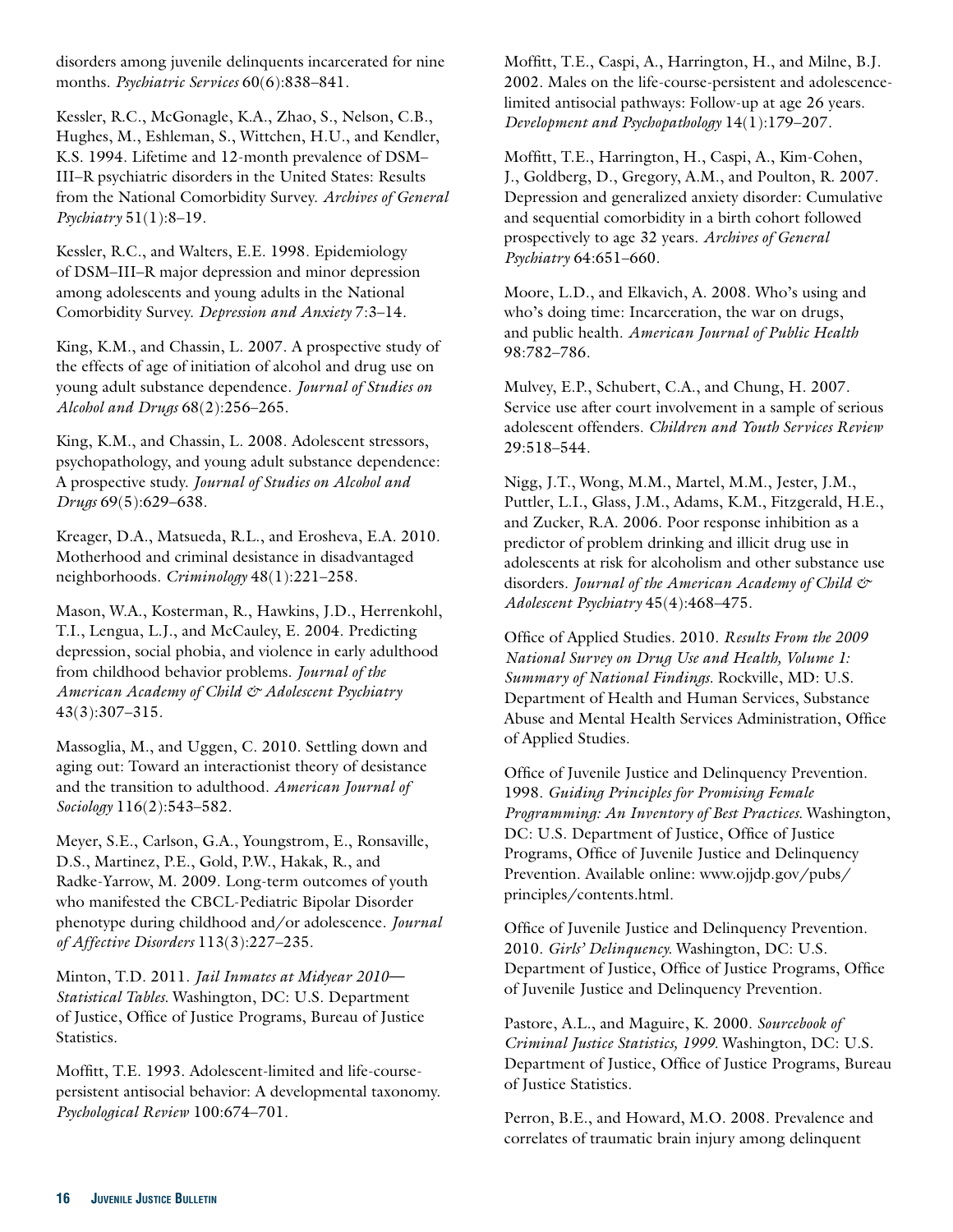youths. *Criminal Behaviour and Mental Health*  18(4):243–255.

Piacentini, J., Shaffer, D., Fisher, P.W., Schwab-Stone, M., Davies, M., and Gioia, E. 1993. The Diagnostic Interview Schedule for Children–Revised Version (DISC–R): III. Concurrent criterion validity. *Journal of the American Academy of Child & Adolescent Psychiatry* 32(3):658–665.

Puzzanchera, C. 2013. *Juvenile Arrests 2011.* Washington, DC: U.S. Department of Justice, Office of Justice Programs, Office of Juvenile Justice and Delinquency Prevention.

Randall, J., Henggeler, S.W., Pickrel, S.G., and Brondino, M.J. 1999. Psychiatric comorbidity and the 16-month trajectory of substance-abusing and substance-dependent juvenile offenders. *Journal of the American Academy of Child & Adolescent Psychiatry* 38(9):1118–1124.

Robins, L.N., Cottler, L.B., Bucholz, K.K., and Compton, W.M. 1995. *Diagnostic Interview Schedule for DSM–IV*  (DIS–IV). St. Louis, MO: Washington University.

Rohde, P., Mace, D.E., and Seeley, J.R. 1997. The association of psychiatric disorders with suicide attempts in a juvenile delinquent sample. *Criminal Behaviour and Mental Health* 7:187–200.

Sampson, R.J., and Laub, J.H. 1992. Crime and deviance in the life course. *Annual Review of Sociology* 18:63–84.

Schaffner, L. 2002. *A Study of GIRLS LINK Collaborative, Part One: The Evaluation of the GIRLS LINK Collaborative.* Chicago, IL: Cook County Bureau of Public Safety and Judicial Coordination.

Schwab-Stone, M., Fisher, P.W., Piacentini, J., Shaffer, D., Davies, M., and Briggs, M. 1993. The Diagnostic Interview Schedule for Children–Revised Version (DISC–R): II. Test-retest reliability. *Journal of the American Academy of Child & Adolescent Psychiatry*  32(3):651–657.

Schwab-Stone, M.E., Shaffer, D., Dulcan, M.K., Jensen, P.S., Fisher, P., Bird, H.R., Goodman, S.H., Lahey, B.B., Lichtman, J.H., Canino, G., Rubio-Stipec, M., and Rae, D.S. 1996. Criterion validity of the NIMH Diagnostic Interview Schedule for Children Version 2.3 (DISC–2.3). *Journal of the American Academy of Child & Adolescent Psychiatry* 35(7):878–888.

Sedlak, A.J., and McPherson, K.S. 2010. *Youth's Needs and Services: Findings From the Survey of Youth in Residential Placement.* Washington, DC: U.S. Department of Justice, Office of Justice Programs, Office of Juvenile Justice and Delinquency Prevention.

Shaffer, D., Fisher, P., Dulcan, M.K., Davies, M., Piacentini, J., Schwab-Stone, M.E., Lahey, B.B., Bourdon, K., Jensen, P.S., Bird, H.R., Canino, G., and Regier, D.A. 1996. The NIMH Diagnostic Interview Schedule for Children Version 2.3 (DISC–2.3): Description, acceptability, prevalence rates, and performance in the MECA Study. *Journal of the American Academy of Child & Adolescent Psychiatry* 35(7):865–877.

Shaffer, D., Fisher, P., and Lucas, C. 2003. The Diagnostic Interview Schedule for Children (DISC). In *Comprehensive Handbook of Psychological Assessment* (vol. 2), edited by M.J. Hilsenroth and D.L. Segal. Hoboken, NJ: John Wiley & Sons, pp. 256–270.

Shaffer, D., Fisher, P., Lucas, C.P., Dulcan, M.K., and Schwab-Stone, M.E. 2000. NIMH Diagnostic Interview Schedule for Children Version IV (NIMH DISC–IV): Description, differences from previous versions, and reliability of some common diagnoses. *Journal of the American Academy of Child & Adolescent Psychiatry*  39(1):28–38.

Shaffer, D., Schwab-Stone, M., Fisher, P.W., Cohen, P., Piacentini, J., Davies, M., and Reiger, D. 1993. The Diagnostic Interview Schedule for Children–Revised Version (DISC–R): I. Preparation, field testing, interrater reliability, and acceptability. *Journal of the American Academy of Child & Adolescent Psychiatry* 32(3):643–650.

Sherman, F.T. 2005. *Pathways to Juvenile Detention Reform: Detention Reform and Girls.* Baltimore, MD: The Annie E. Casey Foundation.

Sickmund, M., Sladky, A., and Kang, W. 2014. Easy Access to Juvenile Court Statistics: 1985–2011. Available online: [www.ojjdp.gov/ojstatbb/ezajcs.](www.ojjdp.gov/ojstatbb/ezajcs)

Sickmund, M., Sladky, T.J., Kang, W., and Puzzanchera, C. 2013. Easy Access to the Census of Juveniles in Residential Placement: 1997–2011. Available online: [www.](www.ojjdp.gov/ojstatbb/ezacjrp) [ojjdp.gov/ojstatbb/ezacjrp.](www.ojjdp.gov/ojstatbb/ezacjrp)

Smedley, B.D., Stith, A.Y., and Nelson, A.R. 2003. *Unequal Treatment: Confronting Racial and Ethnic Disparities in Health Care.* Washington, DC: Institute of Medicine of the National Academies.

Snyder, H.N., and Sickmund, M. 2006. *Juvenile Offenders and Victims: 2006 National Report.* Washington, DC: U.S. Department of Justice, Office of Justice Programs, Office of Juvenile Justice and Delinquency Prevention.

Teplin, L.A., Abram, K.M., McClelland, G.M., Dulcan, M.K., and Mericle, A.A. 2002. Psychiatric disorders in youth in juvenile detention. *Archives of General Psychiatry*  59(12):1133–1143.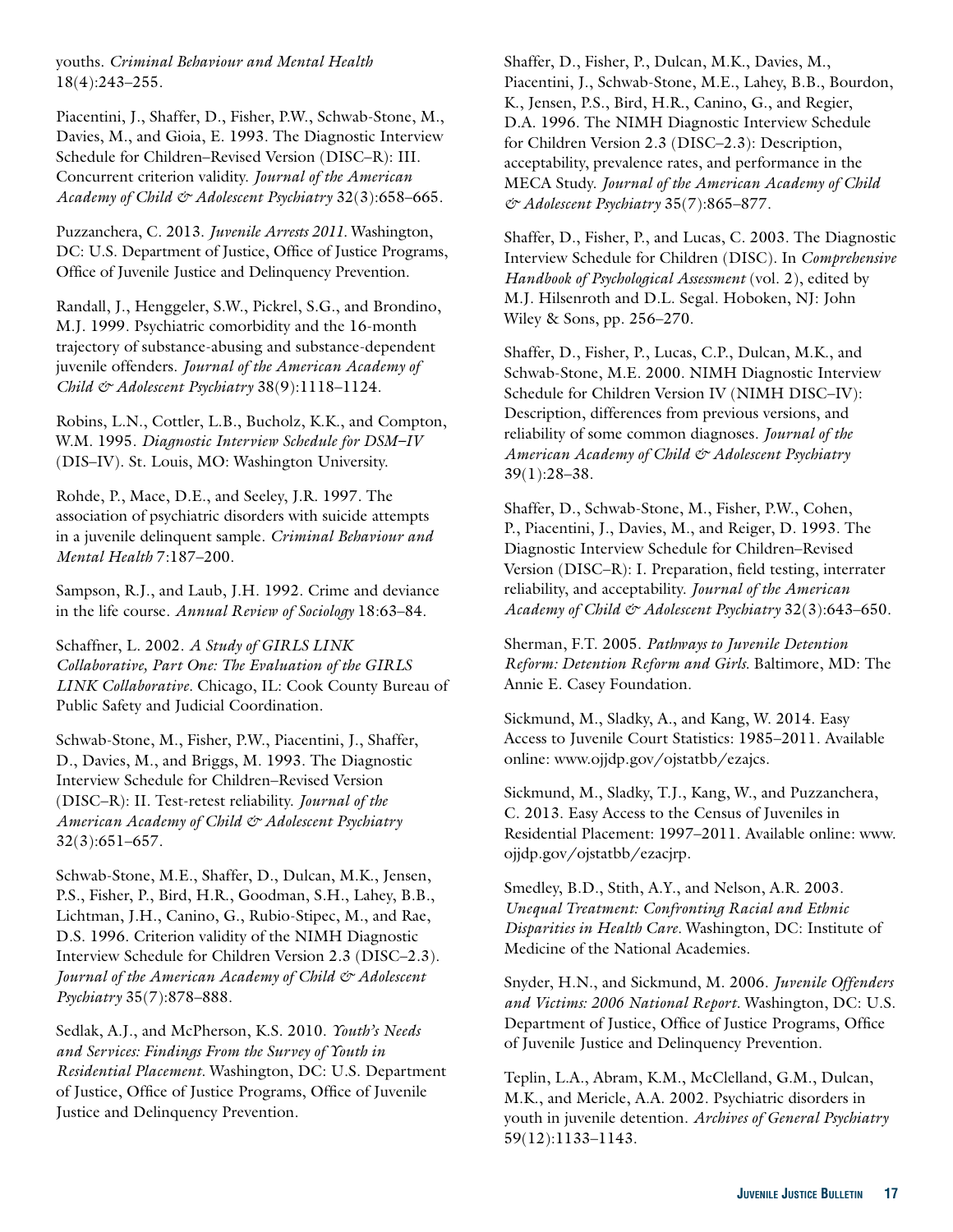Teplin, L.A., Abram, K.M., McClelland, G.M., Washburn, J.J., and Pikus, A.K. 2005. Detecting mental disorder in juvenile detainees: Who receives services. *American Journal of Public Health* 95(10):1773–1780.

Teplin, L.A., Welty, L.J., Abram, K.M., Dulcan, M.K., and Washburn, J.J. 2012. Prevalence and persistence of psychiatric disorders in youth after detention. *Archives of General Psychiatry* 69(10):1031–1043.

Thornberry, T.P., Wei, E.H., Stouthamer-Loeber, M., and Van Dyke, J. 2000. *Teenage Fatherhood and Delinquent Behavior.* Washington, DC: U.S. Department of Justice, Office of Justice Programs, Office of Juvenile Justice and Delinquency Prevention.

Timmons-Mitchell, J., Brown, C., Schulz, S.C., Webster, S.E., Underwood, L.A., and Semple, W.E. 1997. Comparing the mental health needs of female and male incarcerated juvenile delinquents. *Behavioral Sciences and the Law* 15:195–202.

U.S. Census Bureau. 2000. Census 2000 Profiles of General Demographic Characteristics: National Summary & Special Packages. Available online: [www.census.gov/](www.census.gov/mp/www/cat/decennial_census_2000/census_2000_profiles_of_general_demographic_characteristics_national_summary_special_packages.html)  [mp/www/cat/decennial\\_census\\_2000/census\\_2000\\_](www.census.gov/mp/www/cat/decennial_census_2000/census_2000_profiles_of_general_demographic_characteristics_national_summary_special_packages.html)  [profiles\\_of\\_general\\_demographic\\_characteristics\\_national\\_](www.census.gov/mp/www/cat/decennial_census_2000/census_2000_profiles_of_general_demographic_characteristics_national_summary_special_packages.html)  [summary\\_special\\_packages.html](www.census.gov/mp/www/cat/decennial_census_2000/census_2000_profiles_of_general_demographic_characteristics_national_summary_special_packages.html).

U.S. Census Bureau. 2001. The Hispanic Population: 2000. Washington, DC: U.S. Department of Commerce, U.S. Census Bureau. Available online: [www.census.gov/](www.census.gov/prod/2001pubs/c2kbr01-3.pdf) [prod/2001pubs/c2kbr01-3.pdf.](www.census.gov/prod/2001pubs/c2kbr01-3.pdf)

U.S. Census Bureau. 2014. "Population" in The 2012 Statistical Abstract. Washington, DC: U.S. Department of Commerce, U.S. Census Bureau. Available online: [www.](www.census.gov/compendia/statab/cats/population.html)  [census.gov/compendia/statab/cats/population.html.](www.census.gov/compendia/statab/cats/population.html)

U.S. Department of Health and Human Services. 2011. Healthy People 2010. Available online: [www.cdc.gov/](www.cdc.gov/nchs/healthy_people/hp2010.htm) [nchs/healthy\\_people/hp2010.htm](www.cdc.gov/nchs/healthy_people/hp2010.htm).

U.S. Department of Health and Human Services. 2014. Healthy People 2020. Available online: [www.](www.healthypeople.gov/2020/default.aspx) [healthypeople.gov/2020/default.aspx](www.healthypeople.gov/2020/default.aspx).

Wager, T.D., Davidson, M.L., Hughes, B.L., Lindquist, M.A., and Ochsner, K.N. 2008. Prefrontal-subcortical pathways mediating successful emotion regulation. *Neuron*  59(6):1037–1050.

Wareham, J., and Dembo, R. 2007. A longitudinal study of psychological functioning among juvenile offenders: A latent growth model analysis. *Criminal Justice and Behavior* 34(2):259–273.

Wasserman, G.A., McReynolds, L.S., Craig, S.S., Keating, J.M., and Jones, S.A. 2010. Psychiatric disorder, comorbidity, and suicidal behavior in juvenile justice youth. *Criminal Justice and Behavior* 37(12):1361–1376.

Wasserman, G.A., McReynolds, L.S., Lucas, C.P., Fisher, P., and Santos, L. 2002. The voice DISC–IV with incarcerated male youths: Prevalence of disorder. *Journal of the American Academy of Child & Adolescent Psychiatry*  41(3):314–321.

West, H.C. 2010. *Prison Inmates at Midyear 2009— Statistical Tables.* Washington, DC: U.S. Department of Justice, Office of Justice Programs, Bureau of Justice Statistics.

White, H.R., and Jackson, K. 2004. Social and psychological influences on emerging adult drinking behavior. *Alcohol Research and Health* 28:182–190.

Zahn, M.A., Hawkins, S.R., Chiancone, J., and Whitworth, A. 2008. *The Girls Study Group—Charting the Way to Delinquency Prevention for Girls.* Washington, DC: U.S. Department of Justice, Office of Justice Programs, Office of Juvenile Justice and Delinquency Prevention.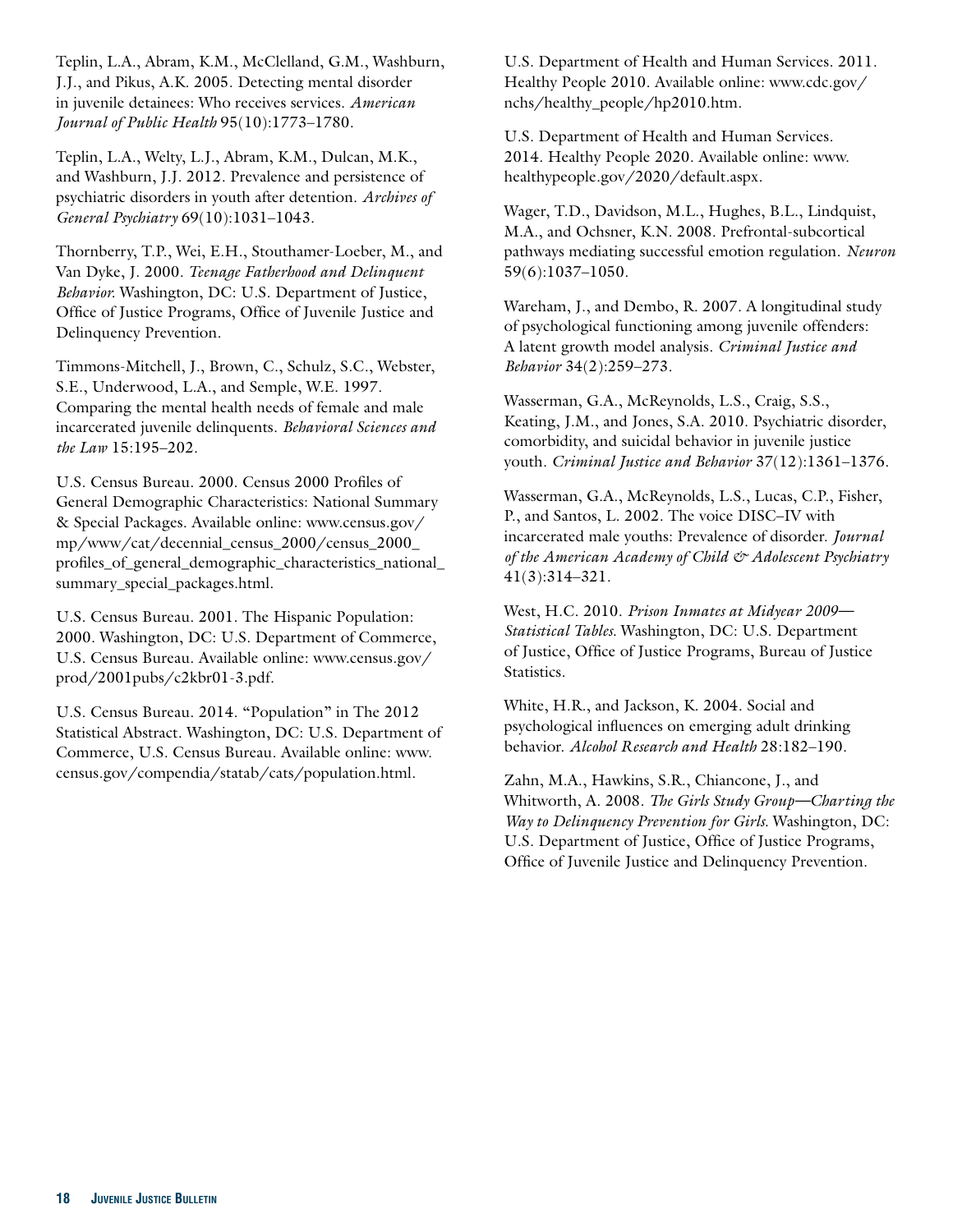#### **Acknowledgments**

Linda A. Teplin, Ph.D., is the Owen L. Coon Professor and Vice Chair for Research in the Department of Psychiatry and Behavioral Sciences at the Feinberg School of Medicine, Northwestern University, Chicago, IL, as well as Director of the Department's Program in Health Disparities and Public Policy.

Leah J. Welty, Ph.D., is Associate Professor in the Department of Preventive Medicine and the Department of Psychiatry and Behavioral Sciences at the Feinberg School of Medicine.

Karen M. Abram, Ph.D., is Associate Professor and Associate Director, Health Disparities and Public Policy, in the Department of Psychiatry and Behavioral Sciences at the Feinberg School of Medicine.

Mina K. Dulcan, M.D., is a Professor in both the Department of Psychiatry and Behavioral Sciences and the Department of Pediatrics at the Feinberg School of Medicine. She is also the Head of the Department of Child and Adolescent Psychiatry at the Ann & Robert H. Lurie Children's Hospital of Chicago.

Jason J. Washburn, Ph.D., ABPP, is Assistant Professor and Director of Education and Clinical Training in the Division of Psychology, Department of Psychiatry and Behavioral Sciences at the Feinberg School of Medicine. He is also Director of the Center for Evidence-Based Practice at Alexian Brothers Behavioral Health Hospital, Hoffman Estates, IL.

Kathleen McCoy was a postdoctoral psychology fellow in the Health Disparities and Public Policy Program in the Department of Psychiatry and Behavioral Sciences at the Feinberg School of Medicine.

Marquita L. Stokes, M.S., is a doctoral candidate in the Health Disparities and Public Policy Program in the Division of Psychology, Department of Psychiatry and Behavioral Sciences at the Feinberg School of Medicine. She is also a psychology extern at the Institute for Juvenile Research's Pediatric Mood Disorders Program at the University of Illinois-Chicago.

The authors thank all of their agencies for their collaborative spirit and steadfast support. They also thank the research participants for their time and willingness to participate and the Cook County Juvenile Temporary Detention Center, Cook County Department of Corrections, and Illinois Department of Corrections for their cooperation.

**The research described in this bulletin was supported in part by grants 1999–JE–FX–1001, 2005–JL–FX–0288, and 2008–JF–FX–0068 from the Office of Juvenile Justice and Delinquency Prevention (OJJDP), U.S. Department of Justice.** 

**Points of view or opinions expressed in this document are those of the authors and do not necessarily represent the official position or policies of OJJDP or the U.S. Department of Justice.** 

### **Share With Your Colleagues**

Unless otherwise noted, OJJDP publications are not copyright protected. We encourage you to reproduce this document, share it with your colleagues, and reprint it in your newsletter or journal. However, if you reprint, please cite OJJDP and the authors of this bulletin. We are also interested in your feedback, such as how you received a copy, how you intend to use the information, and how OJJDP materials meet your individual or agency needs.

**Please direct comments and/or questions to:** 

**National Criminal Justice Reference Service P.O. Box 6000 Rockville, MD 20849–6000** 

**800–851–3420 301–240–5830 (fax) E-mail: responsecenter@ncjrs.gov Web: www.ncjrs.gov** 

Delinquency Prevention is a component of the Office of Justice Programs, which also includes the Bureau of Justice Assistance; the Bureau of Justice **Assistance; the Bureau** Statistics; the National Institute of Justice;<br> Institute of the Automal Motherty of Section, the Office for Victims of Crime; and the Office of Sex Offender Sentencing,  $\hphantom{\big(}\hphantom{\big)}$ Monitoring, Apprehending, Registering, The Office of Juvenile Justice and and Tracking.